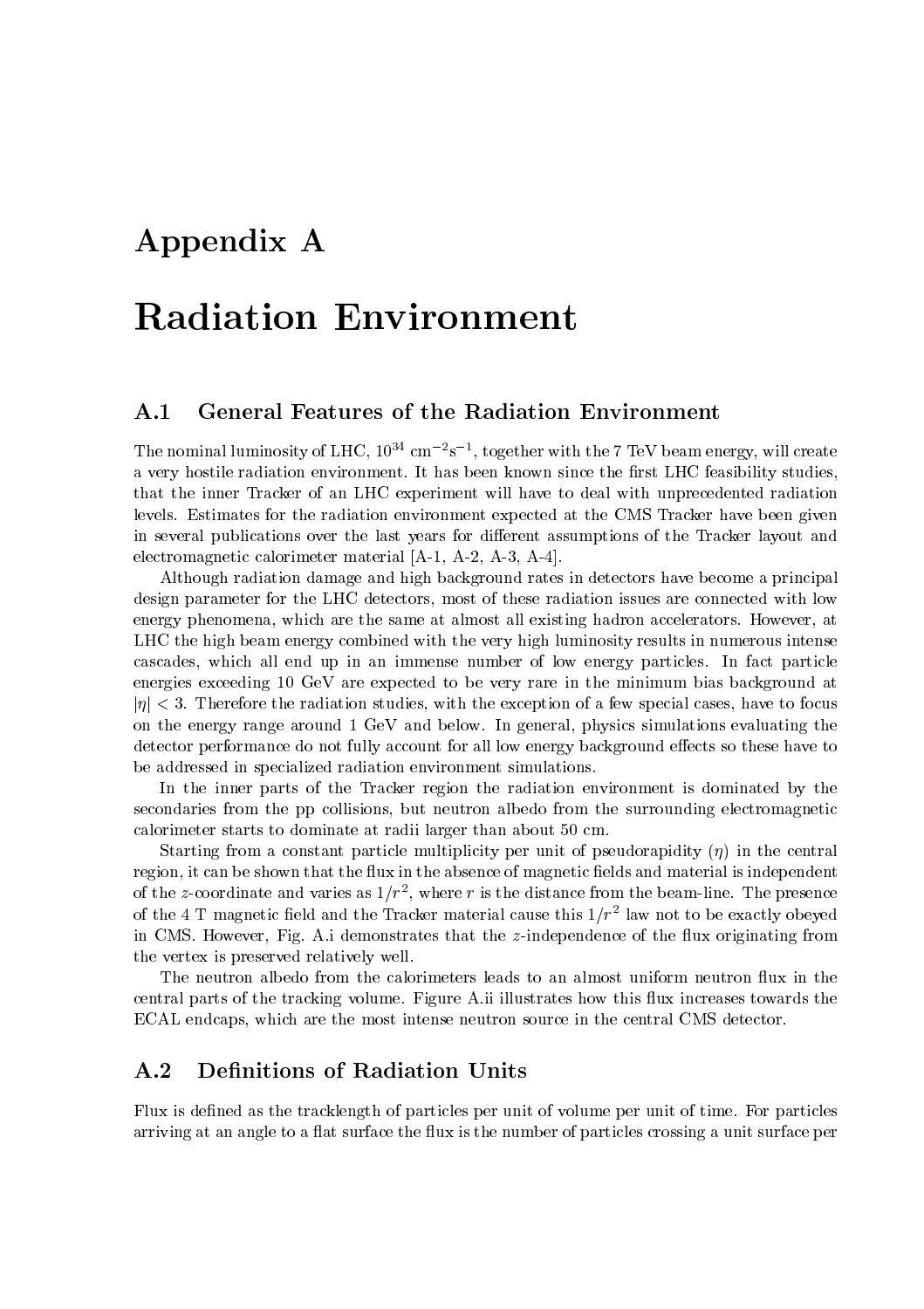unit of time, weighted by  $1/\cos(\theta)$ , where  $\theta$  is the angle to the normal of the surface. Fluence is the time integral of flux and is usually expressed in units of  $cm^{-2}$ .

Absorbed dose (abbreviated to dose) is the amount of energy deposited per unit of mass and is expressed in Gy  $(= J/kg)$ .

The component of the radiation field which causes most of the damage depends on the detector type. In particular particle fluence and absorbed dose, although correlated for a given particle type and energy in a given medium, should never be treated as synonyms.

# A.3 Radiation Damage in Silicon

A signicant part of LHC related R&D work has concentrated on radiation hardness studies of detectors and electronics. This is especially true for the the silicon detectors to be used in the CMS inner Tracker. Details on different types of damage are given in the relevent detector specific sections. Below, only the aspects important for relating the radiation environment to the damage are described.

### A.3.1 Surface damage

Surface damage is usually the most important damage mechanism for electronics components. It is caused when the charge, generated by the passage of an ionizing particle, gets trapped in the oxide layer. Ionization is by far the dominant energy loss mechanism of charged particles traversing matter. Thus surface damage is a function of the absorbed dose. The latter is a well-defined quantity and arises as a simple number from the radiation simulations. Except for low energy photons, or for hydrogen-containing materials in a radiation environment dominated by neutrons, the material dependence of dose is relatively weak.

### A.3.2 Bulk damage

At the LHC the lifetime of silicon detectors will be limited by bulk damage, which causes an increase of leakage current and changes in the effective doping concentration. The latter effect ultimately leads to very high depletion voltages. Contrary to surface damage, bulk damage depends in a complicated way on the incident particle spectrum. Therefore the use of experimental silicon bulk damage data in order to deduce detector life-expectancies from simulation results, is far more complicated than in the case of surface damage.

All experimental data available at the moment are consistent with the NIEL hypothesis, which states that the bulk damage in silicon has a linear dependence with the non-ionizing energy loss (NIEL) in the silicon. Considerations of cross sections and kinematics show that the NIEL is very small for incident electrons or photons and moderate for muons. It starts to be significant for heavier projectiles, i.e. all hadrons. Since the NIEL is a very small fraction of the total  $dE/dx$  of a charged particle – and since this fraction is almost zero for electrons – bulk damage has essentially no relationship to radiation dose. Semi-theoretical calculations of the energy and particle type dependence of NIEL [A-5] agree quite well with available experimental data [A-6]. Both the data and the calculations indicate that for the hadron types and energy spectra expected at the LHC the damage in silicon varies by a relatively small factor. The only exception are neutrons for which the damage below 100 keV of energy is practically negligible. Often damage constants are expressed with respect to 1 MeV neutron equivalent fluence. This is a defined quantity, corresponding to a NIEL of  $95 \text{ MeV}$  mb [A-7]. The LHC spectrum can be averaged with the presently available information of the energy-dependent damage functions to arrive at the average damage constant  $(= \text{NIEL})$ . The results of such a procedure can be found in Table A.1 for various regions of the CMS Tracker assuming the spectra to be presented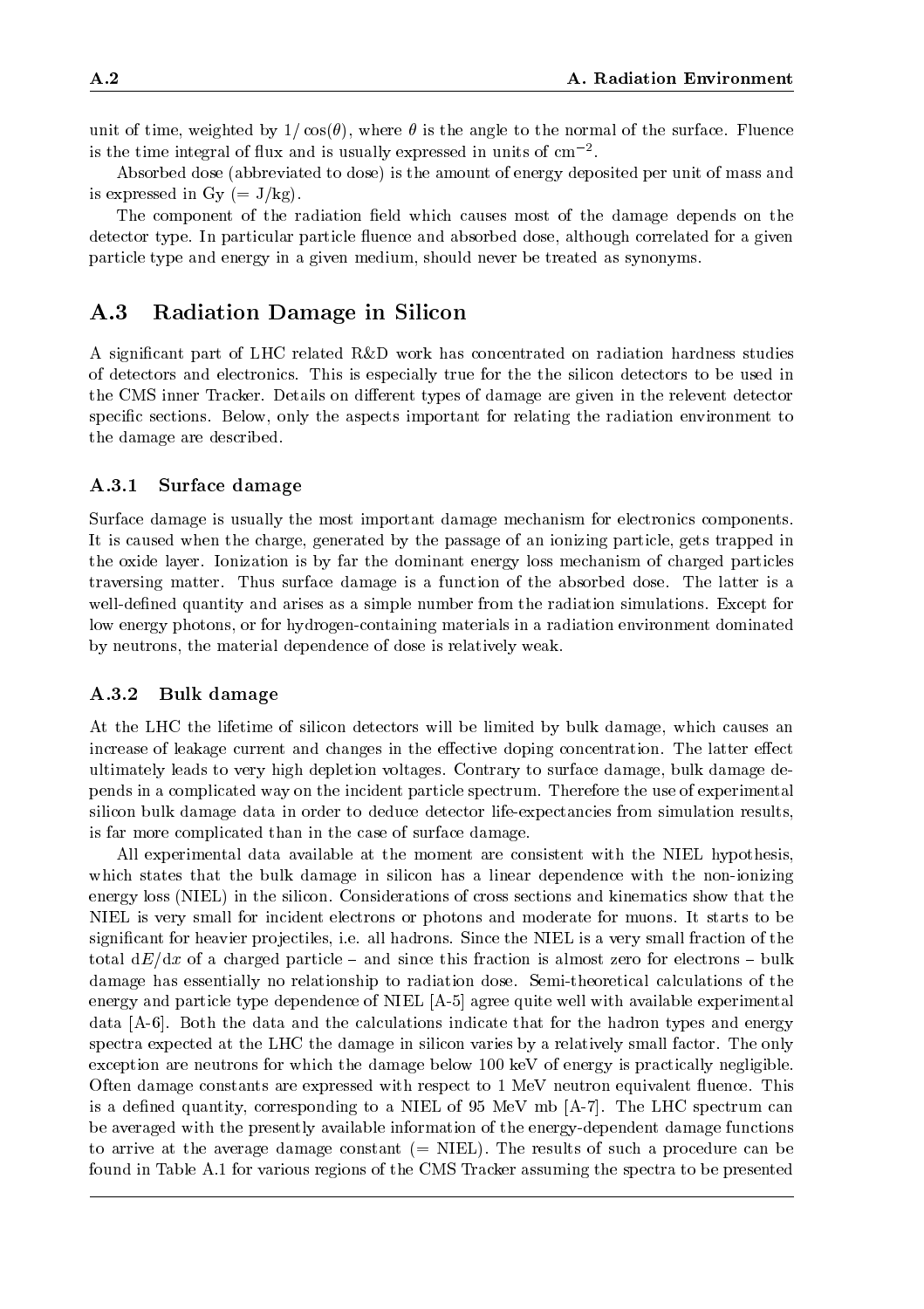in forthcoming sections. There is a clear tendency for the average NIEL to decrease when the average energy increases, i.e. towards small radii and high pseudorapidities. It should be remembered, however, that due to the lack of consistent experimental data the damage constants are not firmly known over the whole range of LHC energies and particle types. In particular for pions, which dominate the fluence at the inner Tracker layers, experimental data are limited to a narrow energy range around 300 MeV and the calculated values [A-5] are likely to underestimate the NIEL below the  $\Delta$ -resonance. Thus the values in Table A.1 include significant uncertainties and their relatively small spread around  $\sim 95$  MeV mb should be taken as an indication that to a good approximation it is sufficient to integrate the flux at LHC over all hadron types and energies (>100 keV for neutrons) and to use the result together with damage constants expressed for 1 MeV neutron equivalent fluence.

Finally, it should be emphasized that Table A.1 and all the associated discussion is valid only for silicon. Even the 100 keV threshold energy for neutrons is a property of silicon. Thus none of these damage arguments should be extended to other materials in a quantitative way.

Table A.1: Average NIEL (MeV mb) for the hadron spectra in different parts of the Tracker. The calculations are based on the damage functions given in Ref. [A-5]. The NIEL of 1 MeV neutrons is defined to be  $95 \text{ MeV}$  mb [A-7]

|                   | $ \eta  = 0-0.9$ | $ \eta  = 0.9 - 1.8$ | $ \eta  = 1.8 - 2.7$ |
|-------------------|------------------|----------------------|----------------------|
| $r = 0-20$ cm     |                  |                      |                      |
| $r = 20 - 40$ cm  | 88               | 85                   | 82                   |
| $r = 40 - 65$ cm  | 100              | 95                   | 92                   |
| $r = 65 - 120$ cm | 109              | 106                  | 104                  |

#### **Shielding Requirements and Materials**  $A.4$

Inside CMS the shielding is constrained by the very limited space available. Therefore materials have been selected to provide the most efficient shielding in the smallest space. In addition, the shielding strategy must not jeopardize the performance of the detectors through inert material placed in front of them. Both aspects are of utmost importance for the shielding design inside of the ECAL. Most of the neutron flux, which is harmful to the inner Tracker, is generated by hadronic interactions in the ECAL crystals. The choice of the ECAL material significantly affects the neutron albedo; the heavier the elements in the absorber the more albedo  $[A-1]$ . In this respect the  $PbWO_4$  crystals chosen by CMS are not very favourable. Without any protection, the neutron fluence in the Tracker region would be in the range  $5{\text -}30$   $\times$  10  $^{\circ}$  cm  $^{-2}$ for an integrated luminosity of 5  $\times$  10° pb  $^+$  [A-4]. The highest values would occur close to the ECAL endcap and the lowest at a radius of about 50 cm in the centre of the Tracker.

The most efficient method of neutron moderation is based on elastic scattering from hydrogen nuclei. Therefore the main parameter, when trying to minimize thickness, is the hydrogen density per unit of volume. In this respect polyethylene, paraffin and water are almost equivalent. Of these, polyethylene is the easiest to handle and to machine into the desired shape. It also has the advantage of a relatively large radiation length and so does not introduce an unacceptable amount of material in front of the ECAL.

An important consideration is that effective shielding of silicon devices only requires that the neutron energy islowered below 100 keV. There is no need to absorb the neutrons. Therefore special neutron capture elements like boron or lithium would actually be a disadvantage since they would lower the hydrogen content of pure polyethylene. Similarly, any impregnation or lowering of the average density would reduce the effectiveness of polyethylene.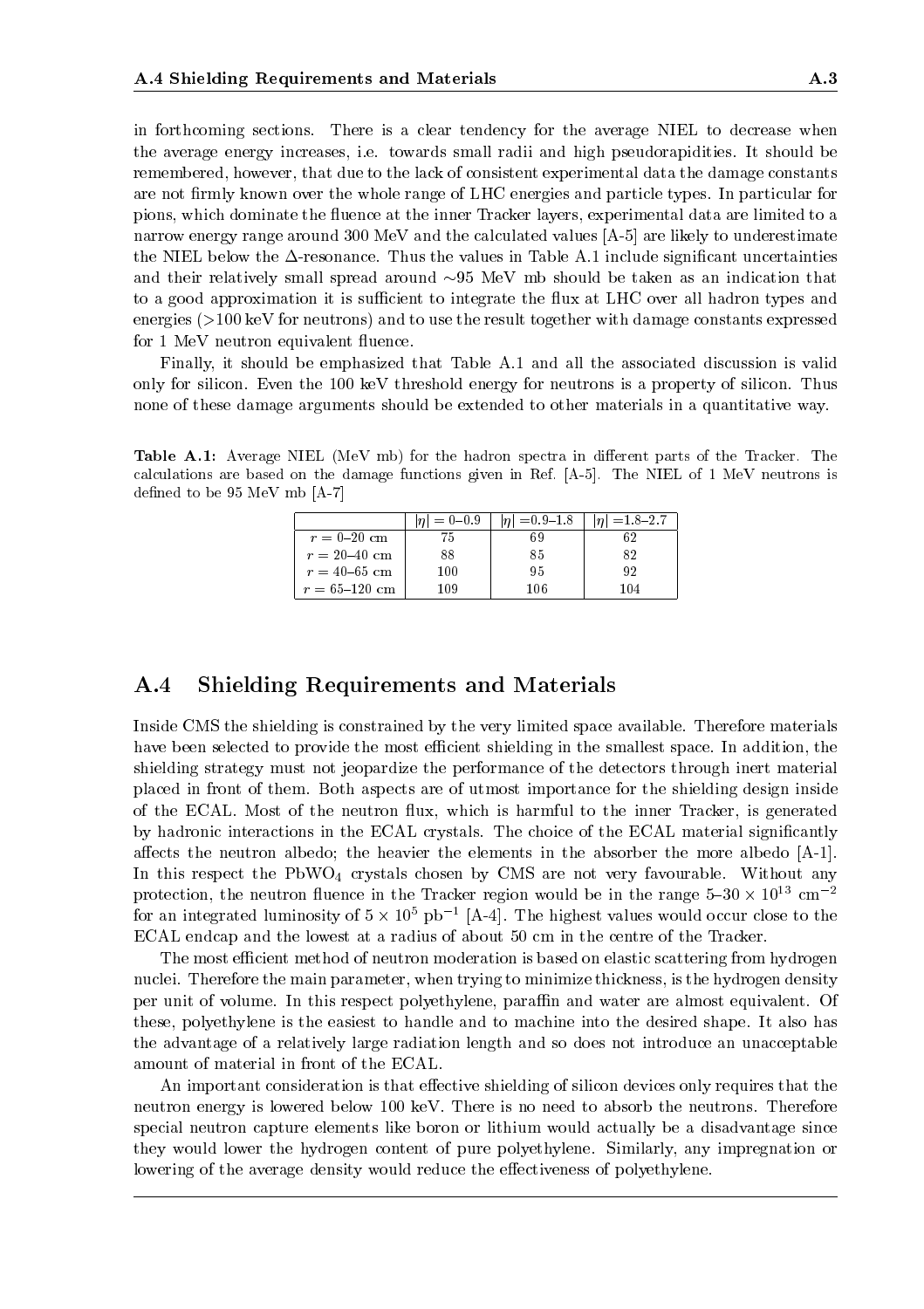Most neutrons are produced by evaporation and have an energy around 1 MeV. Owing to the relatively large  $(n,p)$  elastic cross section, a few centimetres of polyethylene are sufficient to slow most neutrons below the 100 keV limit. The attenuation of the neutron spectrum produced in the crystals is shown in Fig.  $A.1$  for several neutron energy cut-offs. For the important 100 keV cut-off energy there is no single attenuation length  $-$  after a rapid drop during the first centimetres the spectrum becomes increasingly hard and the polyethylene loses its effect. This is due to the fact that the high energy part of the spectrum, which is very weakly attenuated by the polyethylene, starts to form a dominant contribution beyond a thickness of about 10 cm. This suggests that a reasonable thickness for a moderator layer is between a few centimetres and 10 centimetres. Figure A.1 also illustrates the fact that boron-doped polyethylene is a worse moderator than pure polyethylene.



Fig. A.1: Simulated neutron flux behind a polyethylene wall, irradiated with the neutron spectrum produced in the ECAL crystals. Each curve shows the integrated flux above the indicated threshold. For silicon, the 100 keV threshold is the signicant one. The solid lines correspond to pure polyethylene of density  $0.95\ \mathrm{g/cm3}$  . The dashed lines are for borated polyethylene of density  $0.93\ \mathrm{g/cm3}$ 

#### $A.5$ LHC Parameters

## A.5.1 Luminosity

The usually quoted LHC luminosity of  $10^{34}$  cm  $^{-2}$ s  $^{-1}$  is in fact the value at the beginning of the  $^{-1}$ fill when the machine is operating at its nominal parameters. During the fill the beam intensity goes down due to various loss processes and the luminosity decreases correspondingly. No final decision on the number of fills per day has been taken, but it has been shown that about the same day-averaged luminosity can be reached with either one or two fills. In both cases this average is roughly half of the nominal value [A-8].

The LHC will not commence with its nominal luminosity but a low-luminosity start-up phase of several years will precede the high luminosity operation. Following the suggestions in Ref.  $[A-9]$  we assume that the luminosity during the first year is 10% of the nominal value and rises to 33% in the second year and 67% in the third year. From the fourth year onwards the LHC is assumed to operate at its nominal parameters.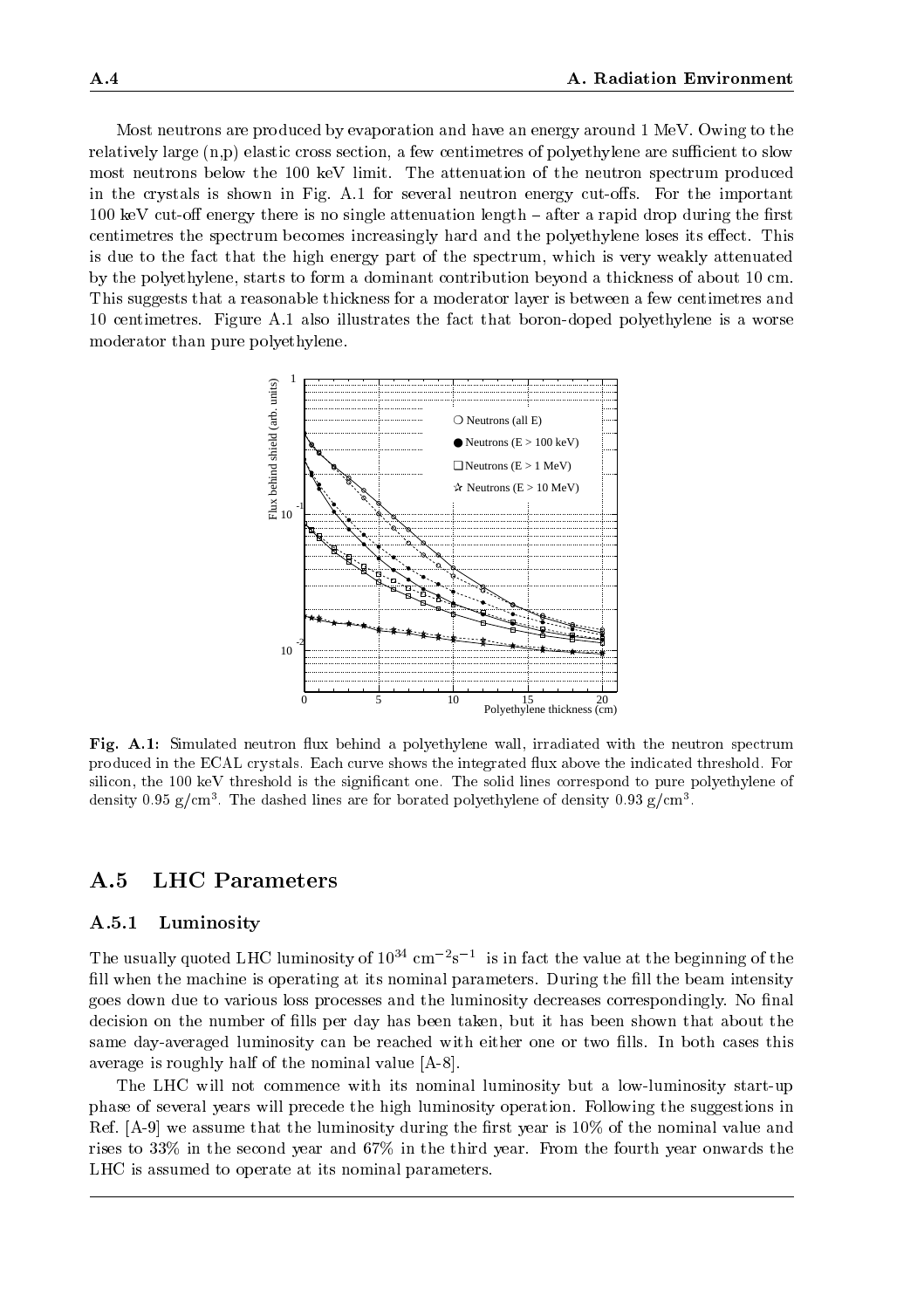#### A.5.2 Assumed operation schedule

Depending on the detector type and the expected radiation effects, either integrated or instantaneous values of fluxes or dose rate are most relevant. Detector occupancies, for instance, depend only on the instantaneous particle rate, whereas radiation damage is often a cumulative effect. For the estimation of induced activity, even differences in the irradiation histories have to be considered. This is because residual nuclides are produced proportionally to the integrated luminosity, but the decay of radioactive isotopes takes place simultaneously and, for a given nuclide, is only a function of time. The time profile of irradiation can also become important for silicon damage, since annealing and reverse annealing are not simple functions of the integrated luminosity, but depend also on the actual time. Therefore an assumption of the machine schedule has to be included in some calculations.

Following the suggestion of [A-9], three periods of 60 days, pp operation per year have been assumed. These periods would be separated by 14-day shutdowns in between. Under these conditions and including a low-luminosity start-up phase, an integrated luminosity of 5  $\times$  10° pp  $^{-1}$  is expected over ten years of LHC operation. This corresponds to 5  $\times$  10′ seconds of operation at LHC peak luminosity.

Heavy-ion operation is foreseen for a relatively short period per year. Tentatively six weeks have been suggested  $[A-9]$ . The peak luminosity in the PD-PD mode will be 1.95 $\times$  10 $^\circ$  cm  $^-$ s  $^+$ . Although the inelastic cross section and the average multiplicity in Pb-Pb interactions are expected to be signicantly larger than in proton{proton collisions, the average background from Pb-Pb-operation remains about three orders of magnitude below that of the high-luminosity proton-proton collision mode. Thus the heavy-ion operation is not expected to add any significant contribution to the accumulated dose and 
uence in detectors and has not been taken into account in the simulations. It should be kept in mind, however, that the instantaneous particle rate and thus the instantaneous energy deposition during a central Pb-Pb collision are expected to be about 50 times higher than during a high-luminosity proton-proton bunch crossing.

#### $\bf A.6$ Induced Radioactivity

While induced radioactivity is negligible at electron-positron colliders, it will be a major concern at the LHC, especially for personnel safety issues. At a hadron accelerator we are confronted with two distinct mechanisms which create remanent radioactivity in materials. These are lowenergy neutron interactions  $[(n,\gamma), (n,p), (n,\alpha)...]$  and high-energy hadronic interactions. The former lead from a given target isotope to a well-defined daughter nuclide. The cross sections are, in general, well known up to 20 MeV. Most activation reactions are characterized by thresholds at few MeV and relatively low cross sections. Some materials, however, have very large thermal cross sections for  $(n, \gamma)$  reactions, which can result in radioactive isotopes. In the Tracker the gold strips of the MSGCs represent a material which is susceptible to neutron activation by  $(n,\gamma)$  reactions and in the surrounding ECAL the tungsten isotopes will be activated by thermal neutrons.

At energies above 20 MeV we deal with the high-energy regime. Here the final daughter nucleus cannot be deduced from the knowledge of the colliding particles. A high-energy hadronic interaction can, in principle, lead to any residual nuclide with A and Z below those of the target  $<sup>1</sup>$ .</sup> Nevertheless, peripheral reactions with the removal of only a few nucleons usually dominate, so that most residual nuclei are relatively close to the original target. Roughly 30% of high-energy inelastic hadronic interactions create long-lived radionuclides [A-10, A-11] which contribute to the induced activity dose rate in the experimental area during access periods. This activity

<sup>&</sup>lt;sup>1</sup>Capture and charge exchange reactions can also lead to A and Z just above those of the target.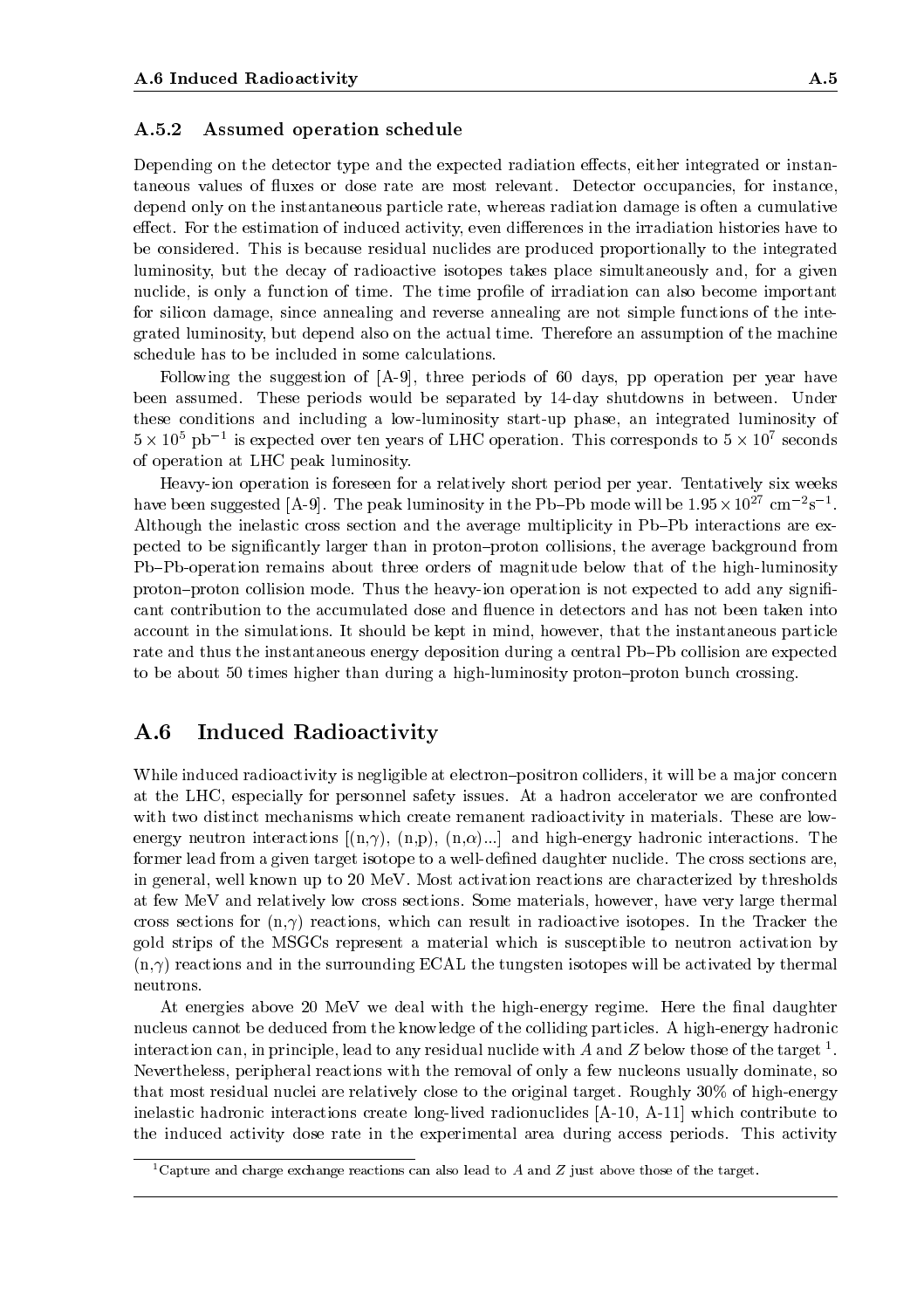decreases relatively slowly after the end of irradiation, so that even long cooling times do not signicantly decrease the dose rate.

If the production cross section of a given radionuclide is  $\sigma_i$  and the constant irradiation flux is  $\phi$ , then the activity per unit of volume in a sample after an irradiation time  $t_i$  and a cooling time  $t_c$  is given by

$$
A(t_i, t_c) = \rho \frac{N_A}{M} \sum_j \sigma_j \phi \left[ 1 - e^{-\lambda_j t_i} \right] e^{-\lambda_j t_c}.
$$
 (A.1)

Here  $\rho$  is the density of the sample, M its molecular mass and  $N_A$  is the Avogadro number. The decay constant,  $\lambda_j$  is related to the half-life  $\tau_j$  by  $\lambda = \ln 2/\tau$ .

Equation  $(A.1)$  does not include the effect of possible cumulative decays, i.e. nuclides decaying into other radionuclides. Equation (A.1) shows that if  $t_i \to \infty$ , the activity does not increase indefinitely, but approaches a saturation value which is equal to the production rate of radionuclides.

Induced activity is usually regarded as a safety issue only. However, radioactive decays are not taken into account by the simulation codes so the  $\gamma$ 's and  $\beta$ 's, which might give an additional contribution to detector background, are not accounted for. In this context it has to be remembered that - contrary to safety issues - even nuclides with very short half-lifes have to be considered.

# A.7 Simulation Methods

#### A.7.1 Generation of minimum bias events

The radiation environment simulations are based on minimum-bias events obtained from the DPMJET-II event generator [A-12]. DPMJET-II is the most recent of the Dual Parton Model generators, which are specially suited for simulation of minimum-bias hadronic collisions. As one of the updates with respect to the older DTUJET93 [A-13] program, DPMJET-II includes a complete description of charm production. The high- $p<sub>T</sub>$  physics has been further complemented by adding a proper fraction of pure b-events from PYTHIA [A-14] to the DPMJET-II events. Differences between DPMJET-II and DTUJET93 event sets are mainly in high- $p_T$  and diffractive events. As far as the Tracker is concerned both generators give very similar results.

Figure A.2 shows the charged multiplicity and transverse momentum distribution for the DPMJET-II events and, for comparison, minimum-bias events obtained from PYTHIA 5.7. When comparing the distributions from the two event generators it should be noted that the multiplicity is not independent of the assumed cross section. In particular the PYTHIA multiplicity decreases if the cross section is forced to increase [A-2]. The DMPJET-II events, which include single diffraction, correspond to 80 mb inelastic cross section, whereas the inelastic cross section corresponding to the PYTHIA events is only 65 mb. Thus, even though the multiplicity per event is higher with PYTHIA, the average multiplicity per unit of time is lower than with DPMJET-II.

The global scaling parameter for the radiation levels at LHC is the inelastic interaction rate, which is the product of the luminosity and the inelastic cross section. For the latter a value of 80 mb will be assumed. This includes a sizeable fraction of diffractive events. Some  $15\%$ of the collisions are expected to be single diractive. In these events one participating proton continues with only a small transverse deflection, as in elastic scattering and only the dissociated proton contributes to the radiation background in the experimental area. Double diffraction is a relatively rare process and as far as the radiation environment is concerned it will be essentially equivalent to normal inelastic collisions.

To understand broadly how energy is distributed in the experimental area, the angular distributions of the particles emerging from the generated minimum-bias events are analysed.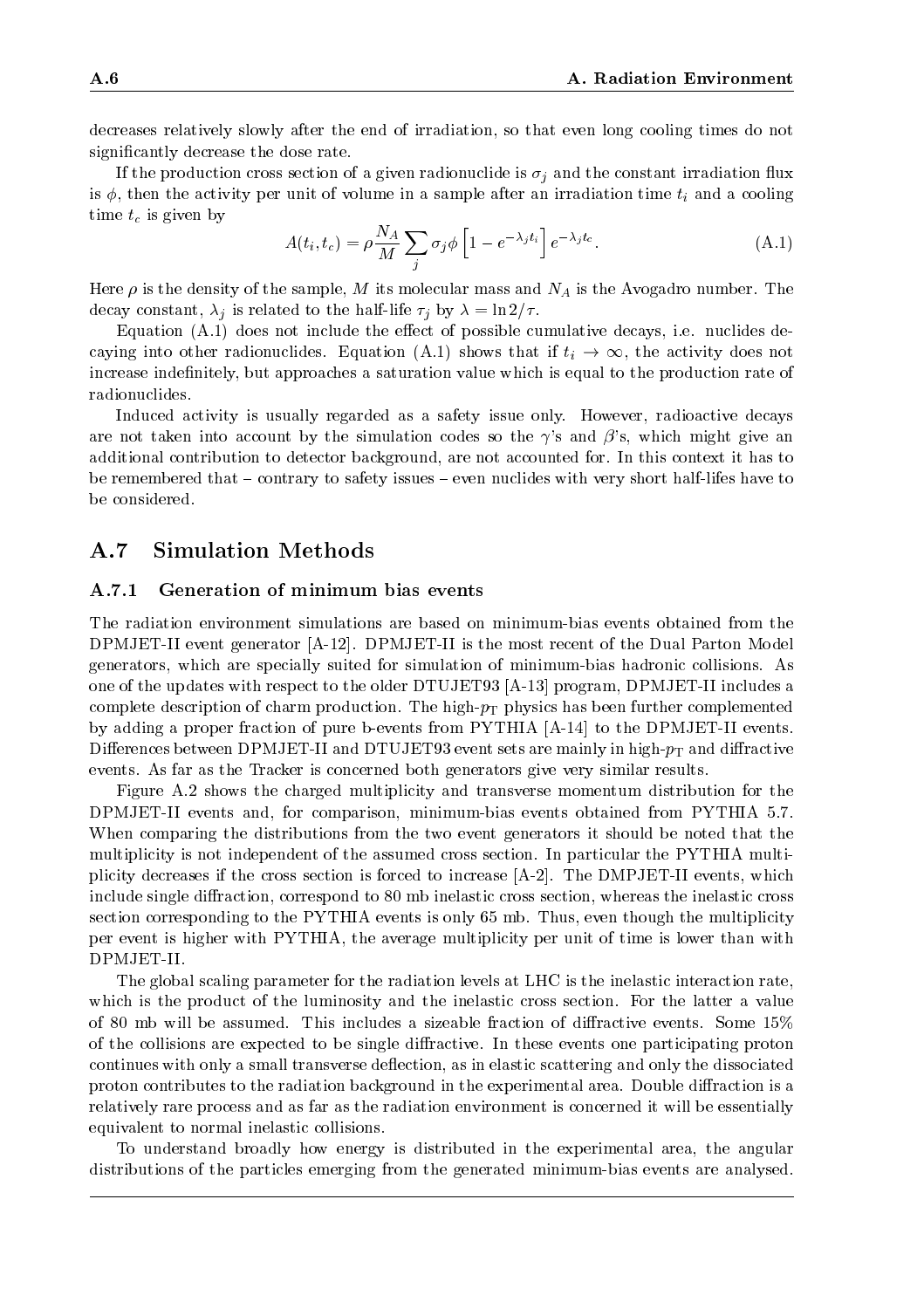

Fig. A.2: Charged particle multiplicities as a function of pseudorapidity and transverse momentum according to DPMJET-II and PYTHIA 5.7 event generators. The differences are compensated by the corresponding cross sections which are 80 mb and 65 mb, respectively.

Table A.2 shows the average total energy distribution into different  $\eta$  regions, obtained with DPMJET-II.

The DPMJET-II minimum-bias event file used for the simulations includes 2000 events. For the radiation studies the 25 ns bunch structure of the LHC is not significant and even the correlations within a single event can be neglected. This allows for both files to be randomized, i.e. the secondaries were randomly reordered resulting in a smoother source at the cost of destroying the event structure. The average total multiplicity per event is used to scale the simulation results to the proper luminosity.

Table A.2: Average energy distribution of one inelastic minimum-bias event into different pseudorapidity regions according to predictions from the DPMJET-II event generator. The values represent a sum of both sides of the detector. The magnetic field and particle decays are neglected

| $n = 0.0 - 3.0$  | $n = 3.0 - 5.3$      | $\eta = 5.3 - 7.8$  | n > 7.8      |
|------------------|----------------------|---------------------|--------------|
| Central detector | Forward calorimeters | $\Box$ Collimators  | Leaving area |
| $100~{\rm GeV}$  | 760 GeV              | $4200~\mathrm{GeV}$ | 8900 GeV     |

## A.7.2 Radiation transport codes

The radiation simulations are independent of the general detector simulations and are performed with the FLUKA [A-15] simulation code, which is specially designed for radiation physics.

FLUKA has a full treatment of high-energy physics, but special emphasis has been put on effects occurring around energies of a few GeV and below. The main FLUKA features, which are important for the radiation environment simulations at the CMS Tracker are:

- $=$  generation of hadronic interactions from thermal neutrons up to 20 TeV,
- $-$  pre-equilibrium cascade model for inelastic interactions below 1.3 GeV and for capture reactions at rest,
- { nuclear evaporation and gamma de-excitation after inelastic interactions,
- $-$  extended version of the EGS4 electromagnetic shower code  $[A-16, A-17]$ ,
- $-$  multigroup transport of neutrons below 20 MeV with detailed kinematics for  $(n,p)$  scattering and accounting for self shielding effects in some materials,
- $-$  neutron capture reactions with explicit photon emission,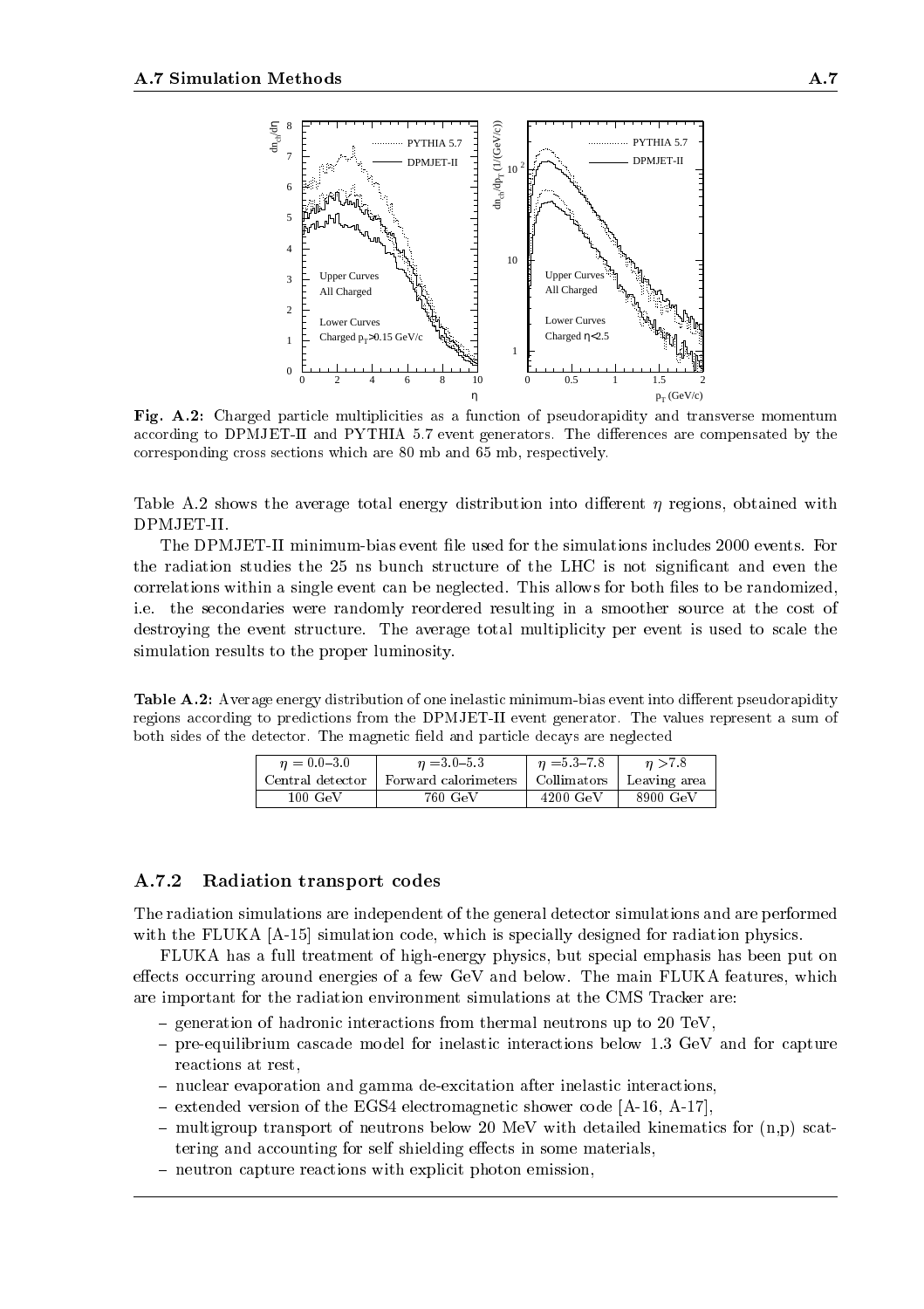- $-$  accurate multiple scattering and magnetic field transport even in thin layers,
- $-$  full accounting for ionization loss, including explicit  $\delta$ -electron production and latest parametrizations for the density effect at high energies and shell corrections at low energies.

#### A.7.3 General geometry description

A substantial effort has been devoted to finding the best parameters and approximations to describe the CMS system so that it remains feasible to implement with the relatively unsophisticated geometry routines of FLUKA. Roughly 2000 volumes are needed to achieve this for the full CMS detector including shielding, the surrounding hall and the V4 Tracker version. Each detector has been described with the minimum accuracy which was considered sufficient. For the Tracker this means that a quite rough description for the outer detector parts is sufficient whereas the Tracker itself has to be described in sufficient detail to reproduce mass distributions properly.

A ma jor approximation is that everything is assumed to have cylindrical symmetry. This is enforced by the fact that azimuthal averaging has to be applied in order to obtain results with sufficient statistics.

Since outer parts of the CMS detector and the experimental cavern have negligible impact of the radiation field within the central detector the cascade development in them has been disfavoured with the powerful biasing techniques available in FLUKA. By reducing the amount of CPU time per particle this allows better statistics to be collected in the Tracker region, while preserving possible effects due to external elements, in particular the forward calorimeter.

#### $A.7.4$ A.7.4 Energy cuts and transport parameters

The lower threshold for neutron transport was set to thermal energy at 293 K. Although the thermal neutron group of FLUKA ranges from  $10^{-5}$  eV to 0.414 eV, the cross sections in the 293 K group correspond to a mean thermal neutron energy of 0.025 eV. The transport cut for charged hadrons was set to 10 keV. Antineutron transport was stopped at50 MeV, which is dictated by available cross section data. Energy cuts for electromagnetic particles are more problematic because of the intolerable increase of computing time if cuts are set too low. Therefore the energy thresholds for photon, electron, and positron transport were adjusted according to the region. The absolute lower cut was 100 keV for electrons and 30 keV for photons, which was used in all detectors directly visible from the Tracker. In outer regions these cuts were raised considerably in order to save CPU time. At the cuts the action of the simulation code depends on the type of particle. For electromagnetic particles the energy is deposited on the spot but the photons emitted in positron annihilation are further transported. Other charged particles are ranged out to rest and, if applicable, capture on a nucleus is enforced. Neutral particles are transported until they decay or get captured. Antineutrons falling below the threshold are forced to interact after having travelled a distance corresponding to the cross section at threshold.

The full 2-dimensional (azimuthally symmetric) magnetic field map of CMS was used in the region of the central detector.

Multiple scattering was performed down to the Moliere limit. Delta electrons were produced above 100 keV. Pair production and bremsstrahlung were explicitly simulated for high-energy muons and charged hadrons.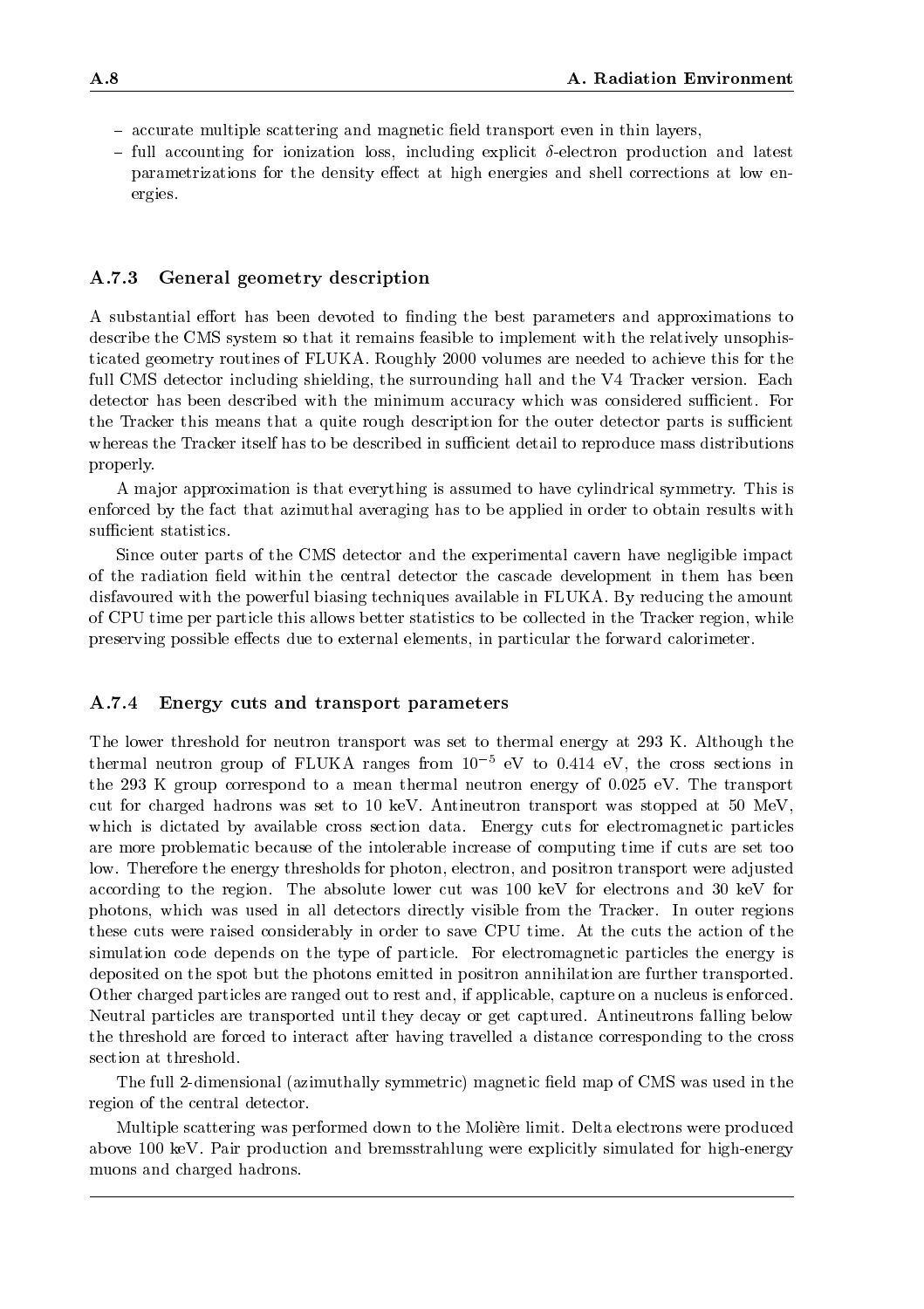### A.7.5 Scoring

The particle fluxes have been obtained by using a tracklength estimator in the the detector layers. For silicon the scoring was done in 600  $\mu$ m thick silicon plates, representing the sensitive volume and part of the averaged services and electronics, and for the MSGCs in 3 mm wide gas gaps. All charged hadrons and neutral kaons have been grouped together. The antineutron fluence, significant only at the pixel detectors, has been combined with the neutron fluence.

The dose has been obtained as total energy deposition in the silicon plates or the glass substrates of the MSGCs.

For a detailed estimation of radiation damage and activation issues the energy spectra of the particles are indispensable. These have been obtained in 9 regions limited by radii of 20 cm, 65 cm and 120 cm and  $\eta$ -lines of 0.9, 1.8 and 2.7. In these regions the spectra were scored as tracklength in the detector elements.

#### A.7.6 Estimation of error margins

All simulations have been divided into several independent batches of equal size. These have been used to estimate the statistical errors arising from fluctuations in the event sampling and during cascade simulation. In the figures only these statistical error estimates are indicated, as  $1\,\sigma$  error bars. Systematic errors are usually more important.

Uncertainties arise from the extrapolation of existing data to the inelastic proton-proton cross section at14 TeV as well as from the estimates of event multiplicities and momentum distributions of the minimum-bias events. These lead to an underlying uncertainty of about 30% from the pp events alone [A-2] which probably cannot be reduced before LHC minimumbias data is available. This error is the dominant one as far as charged hadron fluxes in the CMS Tracker are concerned. Table A.3 shows the longitudinally averaged hadron and neutron fluences at some layers of the barrel Tracker for three different event generators. The cross section suggested by PYTHIA, single diffraction excluded, is 65 mb. For DTUJET93 and DPMJET-II a cross section of 80 mb was used. Both of the latter include single diffractive events. We can observe very good agreement between the results obtained from these three event generators. Although DPMJET-II and DTUJET93 are to a large part the same code, PYTHIA differs from these substantially. Thus the good agreement gives some condence in the extrapolation of minimum-bias event generation to  $\sqrt{s} = 14$  TeV. Although the difference between the three event generators compared is small, some other models - like the one used for the Technical Proposal – give higher fluences, which justifies the use of an error bound, as large as 30%, for the charged particle fluences.

For particles other than the pp secondaries, uncertainties in the cascade development dominate. The accuracy of the cascade simulation is affected by approximations in the geometry description and incompleteness of physics models and cross section data sets.

| Radius          | Particle type                   | DPMJET-II       | DTUJET93        | PYTHIA5.7       |
|-----------------|---------------------------------|-----------------|-----------------|-----------------|
| 7.1 cm          | Ch. hadron $\&$ K <sup>0</sup>  | $17.5 \pm 0.01$ | $17.9 \pm 0.02$ | $15.4 \pm 0.02$ |
|                 | Neutron $(E > 100 \text{ keV})$ | $2.16 \pm 0.02$ | $2.08 \pm 0.07$ | $1.55 \pm 0.08$ |
| $22 \text{ cm}$ | Ch. hadron $\&$ K <sup>0</sup>  | $2.41 \pm 0.03$ | $2.58 \pm 0.04$ | $2.23 \pm 0.08$ |
|                 | Neutron $(E > 100 \text{ keV})$ | $0.69 \pm 0.02$ | $0.70 \pm 0.02$ | $0.64 \pm 0.05$ |
| 98.5 cm         | Ch. hadron & $K^0$              | $0.08 \pm 0.00$ | $0.08 \pm 0.00$ | $0.07 \pm 0.01$ |
|                 | Neutron $(E > 100 \text{ keV})$ | $0.23 \pm 0.00$ | $0.24 \pm 0.01$ | $0.18 \pm 0.00$ |

Table A.3: Longitudinally averaged particle 
uxes (106cm2 s1 at LHC peak luminosity) at some layers of the barrel Tracker for three different event generators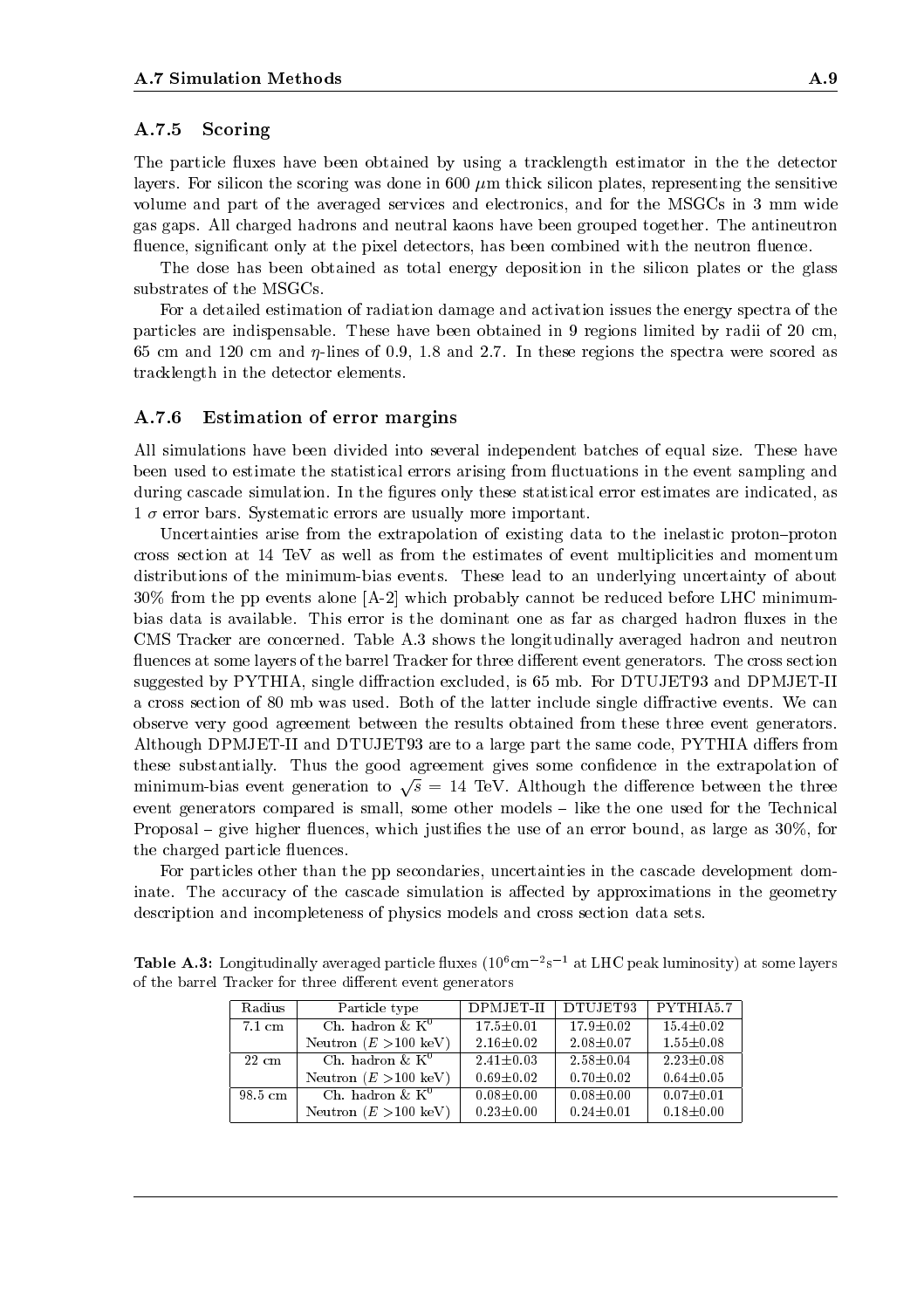FLUKA has been benchmarked in several small scale experiments using neutron counters and activation foils. The agreement with measurements is of the order of few tens of per cent even after several attenuation lengths of shielding [A-18]. Nevertheless these relatively simple experiments cannot be guaranteed to give a reliable error bound for the case of the neutron albedo from the CMS ECAL, which is dominated mainly by the accuracy with which the neutron production in hadronic collisions is described. This is hadron physics around a few GeV which is a difficult domain for Monte Carlo modelling, because of a mixing of nuclear structure and high-energy effects. Intercomparisons between different Monte Carlo models for the CMS ECAL suggest that an uncertainty of a factor of 2 should be expected in the neutron albedo.

Since the charged hadron flux dominates in the most exposed part of the silicon Tracker. a total safety factor of about 1.5 should be applied to the uences presented in the following sections. For the pixel detector this factor could be reduced slightly but correspondingly it should be increased in regions dominated by the neutron albedo.

The induced activity calculations are a special case. The uncertainties in the cascade simulation are negligible compared to those of the radionuclide production cross sections or residual nuclei yields as given by the simulation codes. In addition the geometries and material distributions used for the calculations involve quite signicant approximations. The reader should not be misled by the number of digits with which data are given in plots and tables. Usually the accuracy is introduced only to indicate local variations of the values, i.e. relative differences. The absolute values given by the induced activity calculations should not be assumed to be accurate to better than a factor of about 5, although in some special cases a better accuracy can be achieved. Thus the induced activity dose rates and particle fluxes should be interpreted merely as indicators of the order of magnitude.

#### $A.7.7$ Simulation of LHC beam losses

It can be expected that for the Tracker the worst beam loss condition would be if beam particles, heading towards the experiment, would be lost in the low- $\beta$  section or on the copper collimator. With its  $r = 17$  mm aperture the collimator serves as an efficient protection against losses in the experiment itself.

Loss patterns or probabilities of such events have not yet been provided by the LHC machine experts. A study of realistic loss patterns and accidental loss conditions has been initiated within CMS and a preliminary indication is that some accidental conditions could lead to a loss of a significant fraction of the full beam in the low- $\beta$  section. No indication has been found so far that losses could happen directly on the collimator.

Since these studies are in a preliminary stage and also require cross-checking by the LHC machine experts, we prefer to do a simplified case study by simulating beam losses on the collimator. Although this will be pessimistic with respect to losses further upstream, it serves the purpose of giving an indication of how a beam loss close to the experiment is reflected at the Tracker. Before more detailed studies are ready, we do not make any statement about the possible loss rates but normalize all results to one proton incident on the collimator.

A proton could hit the collimator either at the end or at grazing angle at the inner aperture. The latter can be expected to be more dangerous, since grazing protons would not see the full attenuation length of the collimator. Beam losses were simulated by shooting 7 TeV protons at the back end of the collimator, uniformly distributed between radii of 16 mm and18 mm and having an angle of 60  $\mu$  rad to the beam axis. Secondaries were transported through the collimator, the shielding, and the forward calorimeter and fluences and radiation dose were scored in the inner Tracker.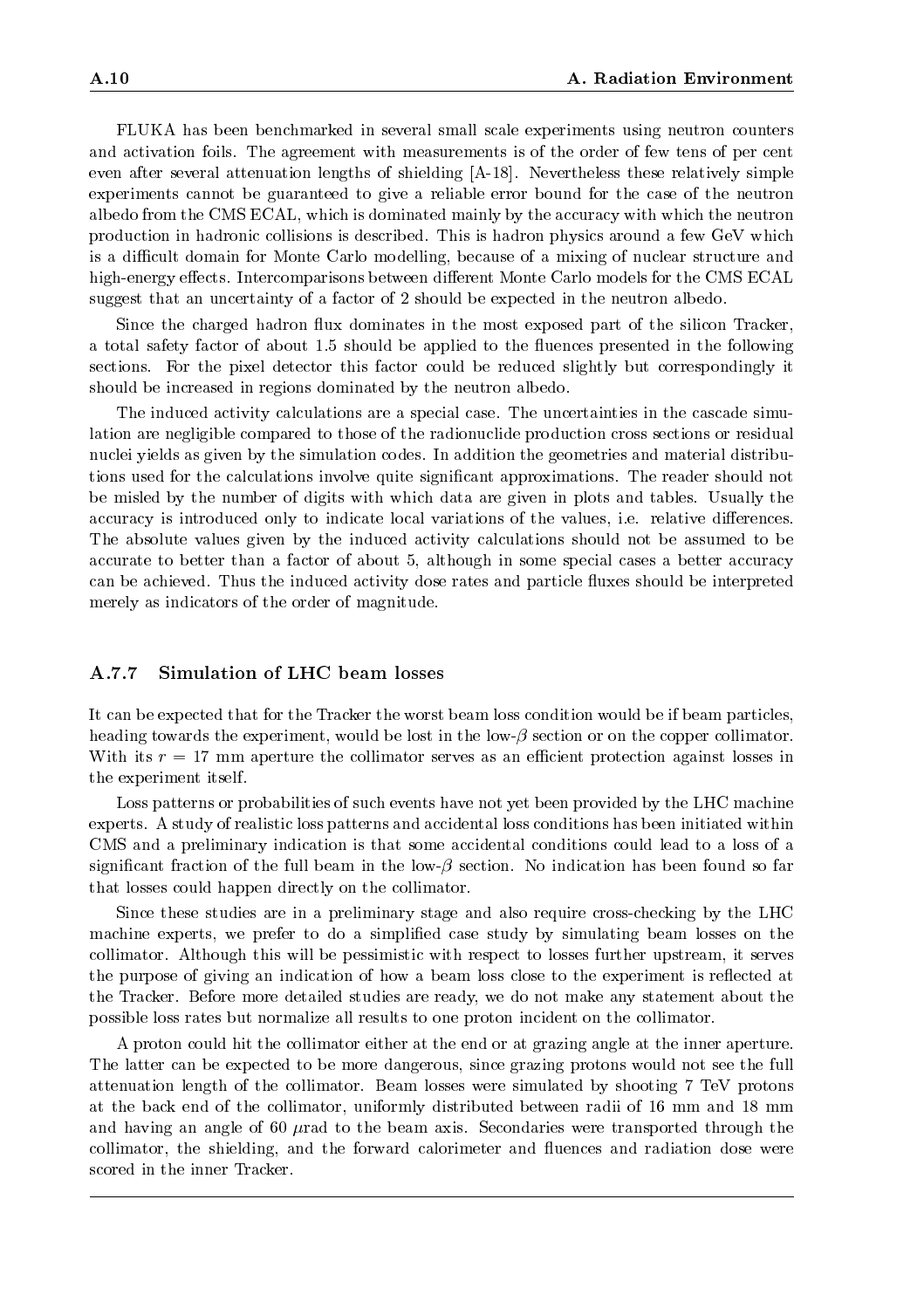### A.7.8 Estimation of induced radioactivity

The residual nuclide yield in high-energy interactions is difficult to estimate, since experimental cross sections are only rarely available for the particle, target, energy combinations of interest [A-19]. Some extrapolations of available data are possible, but the associated uncertainties are signicant. The hadronic event generators of some simulation codes, like FLUKA, can be used directly to estimate the residual nuclide yields. But although the interaction models have improved over the last years, there are still signicant uncertainties, especially concerning the residual nuclei.

If we consider safety aspects, we can neglect all nuclei with very short half-lifes, since these will have disappeared after a reasonably short cooling time. Thus it is often relatively easy to explicitly identify the nuclides which need to be considered in a safety analysis. This is true, especially, for light target materials  $(A \le 30)$ , where the most important radioisotopes are <sup>7</sup>Be,  $^{22}$ Na and  $^{24}$ Na. The experimental cross sections can be used together with the fluxes from the simulations to arrive at production rates of individual radionuclides. For the Tracker this procedure has been followed with cross sections for aluminium and iron and results are reported in Section 6.9.8.

The situation becomes much more complicated if we consider increased rates in detectors during operation. In this case none of the short-lived nuclides can be excluded. Experimental data on production rates of such more exotic nuclei is too incomplete to be useful. So the only way to estimate this effect is to use the hadronic event generators to obtain the production cross sections. In addition chain decays are very common for such short-lived nuclides. Thus Eq. (A.1) is not valid and the decay chains have to be followed explicitly. We use the DeTra code [A-20] for this task. This code allows one to calculate analytically the decay chains of some 4400 nuclides in its database and to extract the explicit photon and  $\beta$ -spectra at any instant of time during an arbitrary irradiation/cooling cycle.

The estimation of detector background requires an accounting for induced activity in the Tracker itself, but also in the beam pipe and the surrounding ECAL. These activaties have been determined from results of FLUKA simulations. The time dependence is followed with the DeTra code and the induced activity photons are transported in the Tracker geometry using FLUKA. More details on the simulations can be found in Ref. [A-21].

# A.8 Pixel Detector

The pixel detector is located closest to the interaction point where the radiation environment is dominated by the pp secondaries directly. The particle fluences and radiation dose at the three barrel layers and the two forward disks can be found in Fig. A.3. We can observe a very strong radial dependence of the charged particle fluence and a less pronounced variation of the neutron fluence. In both cases the variation along the z-axis is small. The dose follows roughly the behaviour of the charged hadron fluence.

The independence on the z-coordinate allows fluences over  $z$  to be averaged in order to arrive at characteristic values for each radial layer. The averaged results are given in Table A.4, which also shows the proportion of different hadron types. For the relatively compact pixel detector these averaged data are directly applicable to the endcap disks at the corresponding radius.

Figure A.4 demonstrates how all spectra become harder towards higher pseudorapidity and that the charged hadron fluence is dominated by pions with protons and charged kaons each accounting for about 10%. The maximum of the spectrum occurs between 400 MeV and 2 GeV depending on the  $\eta$ -range considered.

The photon spectrum shows a high-energy component due to  $\pi^0$  decays and a significant flux of low energy photons which is mainly produced by neutron capture and nuclear de-excitation.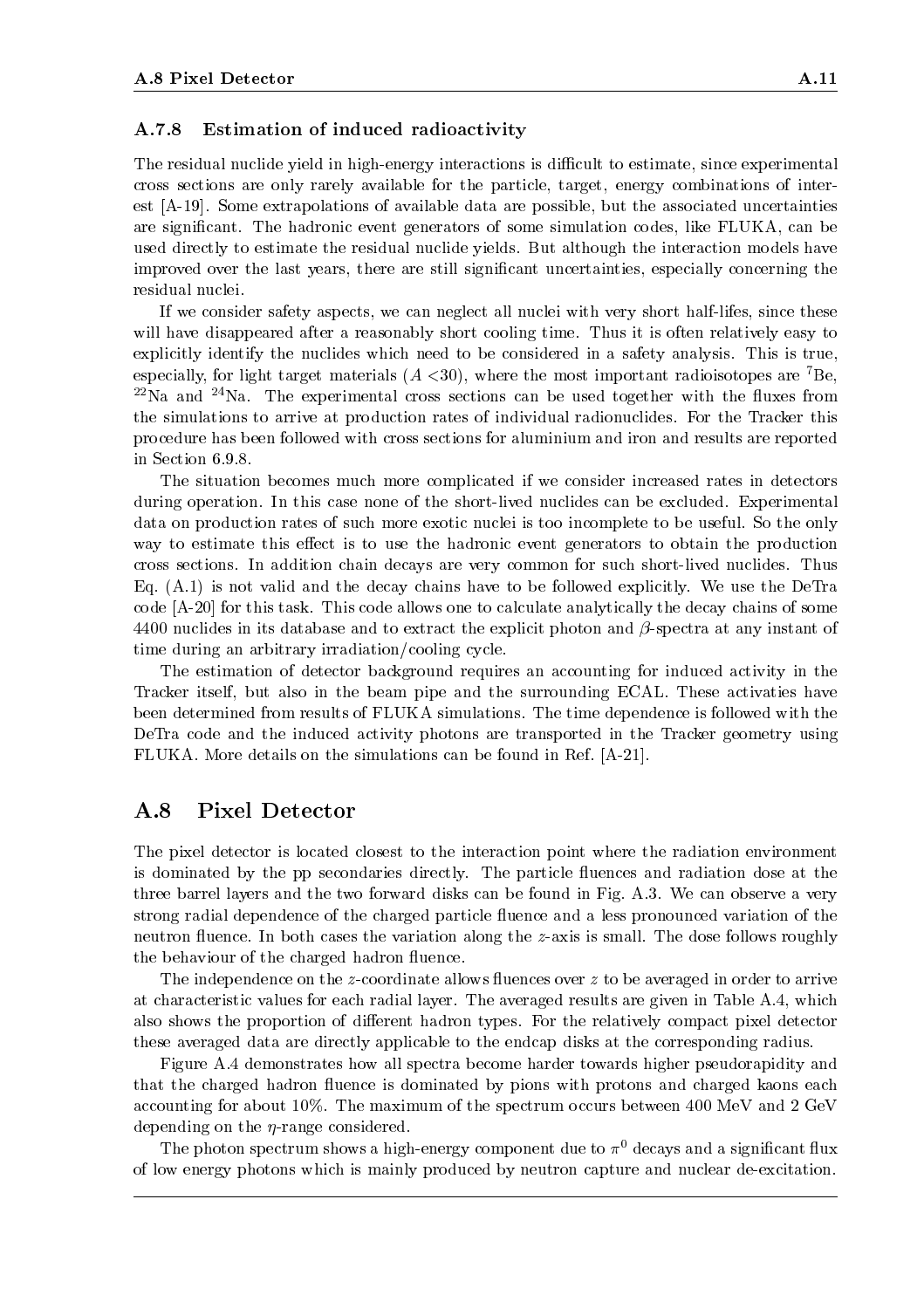

Fig. A.3: Energy-integrated charged hadron and neutron fluences and absorbed dose in the pixel detector. All values are for an integrated luminosity of  $5\times10^5$  pb  $^{-1}$ .

Table A.4: Longitudinally averaged hadron fluences in the three layers of the barrel pixel detector. All muence values are given as  $10^{15}$  cm  $^{-2}$  for an integrated luminosity of  $5\times10^{5}$  pb  $^{-1}$ . The fast hadron fluence is the sum over the first five rows of each column and serves as a good approximation to the 1 MeV equivalent fluence. The indicated errors refer to the simulation statistics only

|                                  | $4.3 \text{ cm}$ | $7.1 \text{ cm}$ | $11 \text{ cm}$ |
|----------------------------------|------------------|------------------|-----------------|
| Charged pions                    | $180 + 1$        | $71.8 \pm 0.3$   | $32.6 \pm 0.2$  |
| Protons                          | $15.5 \pm 0.2$   | $6.1 \pm 0.1$    | $2.66 \pm 0.07$ |
| Charged kaons                    | $17.3 \pm 0.2$   | $6.2 \pm 0.1$    | $2.48 \pm 0.04$ |
| Neutral kaons                    | $11.0 \pm 0.2$   | $3.60 \pm 0.08$  | $1.33 \pm 0.03$ |
| Neutrons $(E > 100 \text{ keV})$ | $22.6 \pm 0.4$   | $10.8 \pm 0.2$   | $6.11 \pm 0.1$  |
| Thermal neutrons                 | $5.6 \pm 0.5$    | $5.0 \pm 0.2$    | $5.2 \pm 0.2$   |
| Neutrons total                   | $29.2 \pm 0.6$   | $16.8 \pm 0.3$   | $12.3 \pm 0.2$  |
| Fast hadrons                     | $246 + 1$        | $98.5 \pm 0.4$   | $45.2 \pm 0.2$  |
| Absorbed dose (kGy)              | $828 + 7$        | $371 \pm 4$      | $187 + 2$       |

The neutron spectrum at the pixel detector is remarkably hard in all three  $\eta$ -regions, but especially at the higher  $\eta$ -values. This indicates that the majority of the neutrons are secondaries emerging from the pp collision.

The pixel optical link transmitters will also be situated close to the interaction point. In order to estimate the radiation levels at their location the dose and particle 
uences have been simulated for a cylinder of radius 18.7 cm extending from  $z = 32.6$  cm to  $z = 46.6$  cm. The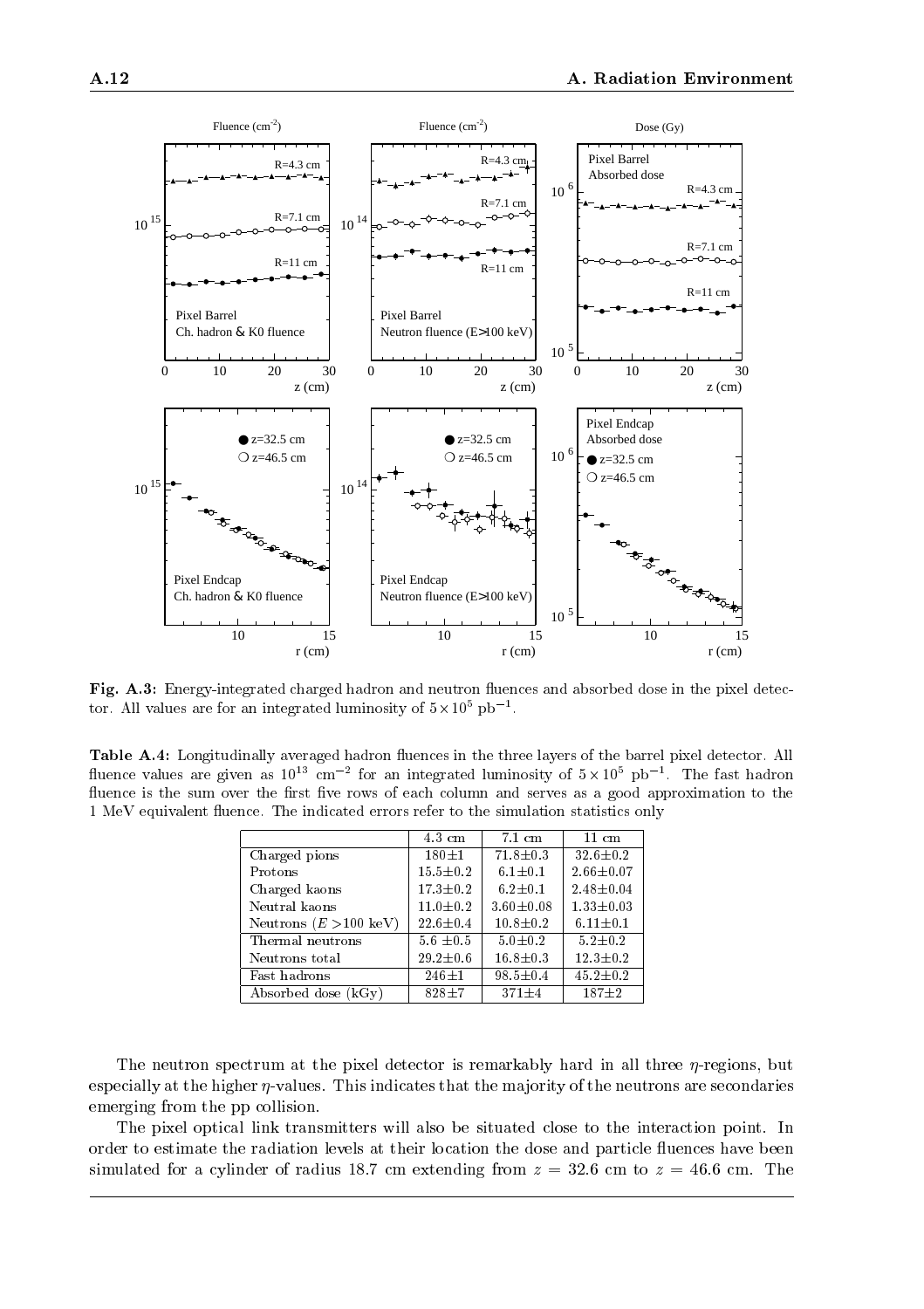

Fig. A.4: Energy spectra of the most important particles types in the pixel detector. The vertical line indicates the critical TOO keV limit for neutrons. All values are for a luminosity of TO $^{\circ}$  cm  $^{\circ}$ s  $^{\circ}$ .

radiation dose is 80±2 kGy, the charged hadron fluence is (1.69±0.03)×10^^ cm -~ and the neutron  ${\rm n}$ uence above Tuu keV is (4.0±0.2) $\times$ 10 $^{\circ}$  cm  $^{-}$ . The optical links will not be silicon devices hence the 100 keV cut applied on neutrons may not be approppriate and the corresponding fluence should only be taken as an indicative value  $[A-22]$ . Since, however, the fluence between 100 keV and the thermal regime is only  $1\times10^{12}$  cm  $^{-1}$ , the neutron fluence shown with the 100 keV cutoff should not be too optimistic by more than 25%.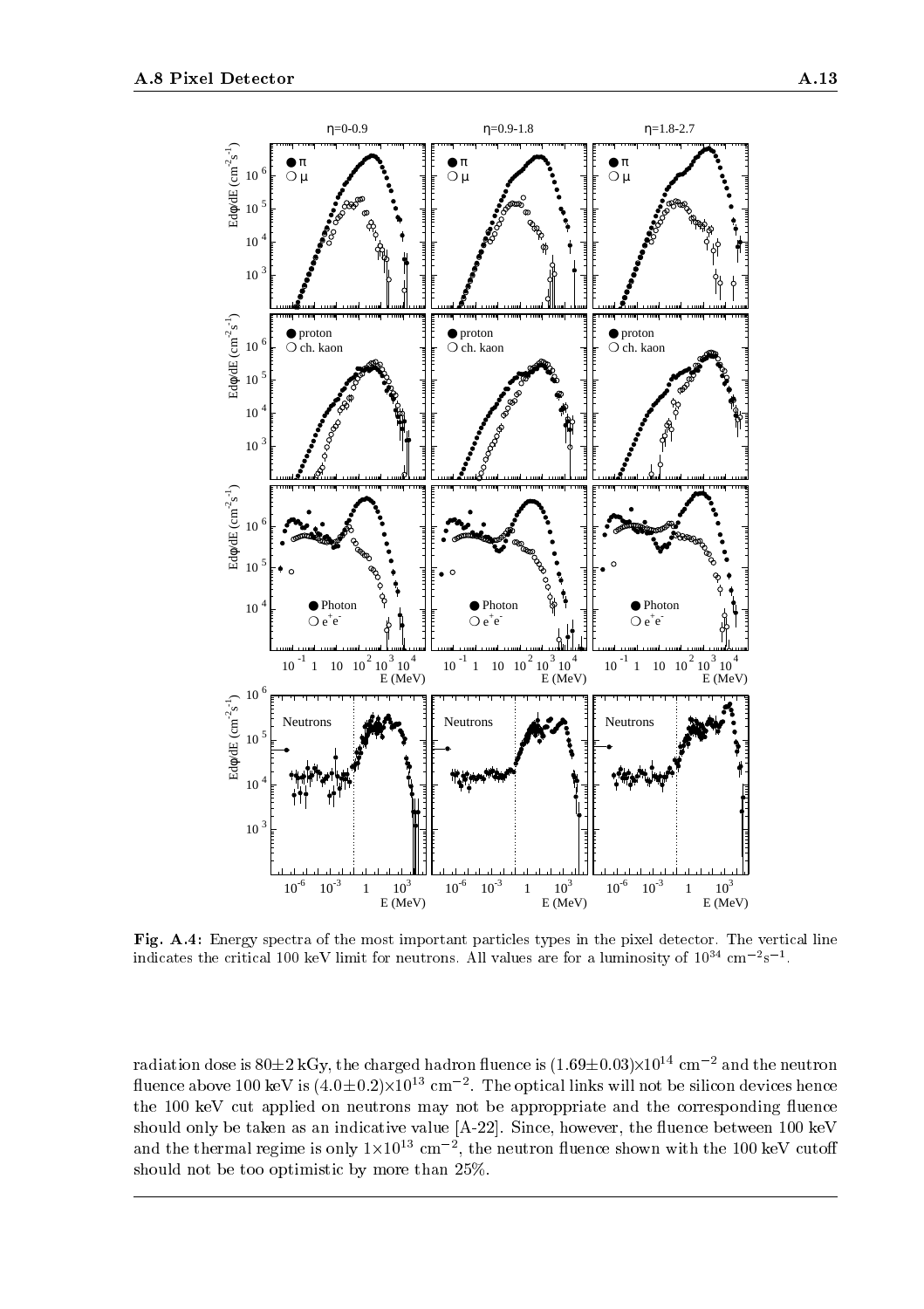# A.9 Silicon Tracker

The silicon Tracker extends from an inner radius of just over 20 cm to about 60 cm. Along the  $z$ -axis it spans the whole length of the Tracker. The barrel detector consists of five concentric layers. Each endcap has 10 disks distributed along the available space in z. Figure A.5 shows the charged hadron and neutron fluences and the radiation dose at the barrel layers and some endcap disks. Like for the pixel detector there is a relatively strong radial variation but only weak z-dependence of the charged hadron fluences. The neutron fluence shows a clear increase at the endcap disks closest to the ECAL. The radial variation of the neutron fluence is relatively small, the excess at small radii being due to the neutron and antineutron fluence from the vertex.

The longitudinally averaged values for the barrel Tracker are given in Table A.5. As can be concluded from Fig. A.5 the neutron fluence, especially, increases towards the endcap ECAL. Even the charged 
uence increases slightly with the z-coordinate in the most exposed r= 22 cm layer. Thus the average fluence of (1.57  $\pm$  0.01) $\times$  10  $^{\circ}$  cm  $^{-}$  given in Table A.5 is pessimistic for  $z = 0$  (actual fluence (1.50  $\pm$  0.03) $\times$  10<sup>2</sup> cm  $^{-2}$ ) and optimistic for  $z =$  48 cm (actual fluence  $(1.66 \pm 0.03) \times 10^{22}$  cm  $^{-2}$ ).



Fig. A.5: Energy-integrated charged hadron and neutron fluences and absorbed dose in the silicon Tracker. All values are for an integrated luminosity of 5-10<sup>5</sup> pb1 . For the endcap disks it should be noted that values are averages over the indicated radial range.

Correspondingly, an extrapolation of the barrel averages to the endcap disks is not exactly justified for the silicon Tracker. Since the radial variation is significant over the 4 cm wide bins used for the scoring in the endcap disks, the data shown in Fig. A.5 do not reproduce the fluence maxima accurately. A finer binning together with a suitable interpolation has been used to deduce these values for the low edges of the endcap disks. The values obtained are listed in Table A.6. The most exposed point in the silicon Tracker is at the low edge of the sixth endcap disk, where the fast hadron fluence reaches  $(1.91 \pm 0.02) \times 10^{22}$  cm  $^{-2}$ .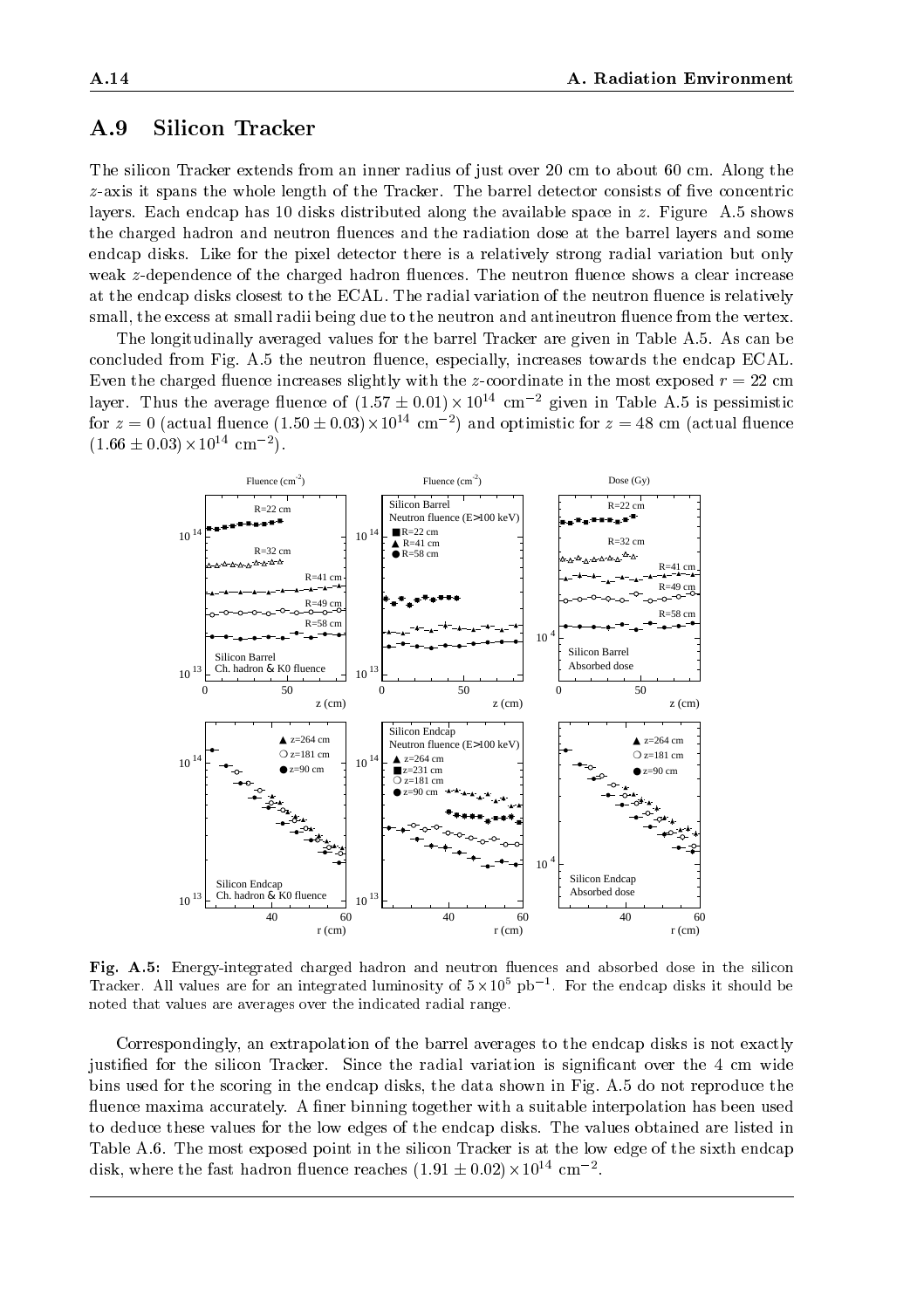A comparison with the CMS Technical Proposal shows that the fluence and dose values presented now are systematically lower. The main part of the reduction arises from the use of latest event generators which include most recent parton structure functions and thus give lower particle multiplicities than the DTUJET92 generator used for the Technical Proposal [A-2]. Also the assumption of 80 mb inelastic non-diffractive cross section in the Technical Proposal has been corrected to about 67 mb<sup>2</sup> to bring it in agreement with generally agreed extrapolations.

Table A.5: Longitudinally averaged hadron fluences and absorbed dose in the five layers of the barrel silicon fracker. All values are given as  $10^{19}$  cm  $\,$  for an integrated luminosity of  $5\times10^{9}$  pp  $^{+}.$  The fast hadron fluence is the sum over the first five rows of each column and serves as a good approximation to the 1 MeV neutron equivalent fluence. The indicated errors refer only to the simulation statistics

|                                  | $22\,$ cm       | $32 \text{ cm}$   | $41 \text{ cm}$   | $49 \text{ cm}$   | $58 \text{ cm}$   |
|----------------------------------|-----------------|-------------------|-------------------|-------------------|-------------------|
| Charged pions                    | $10.3 \pm 0.1$  | $5.39 \pm 0.07$   | $3.40 \pm 0.04$   | $2.33 \pm 0.03$   | $1.53 \pm 0.03$   |
| Protons                          | $0.96 \pm 0.02$ | $0.54 \pm 0.01$   | $0.41 \pm 0.01$   | $0.31 \pm 0.01$   | $0.235 \pm 0.004$ |
| Charged kaons                    | $0.61 \pm 0.01$ | $0.28 \pm 0.01$   | $0.177 \pm 0.005$ | $0.125 \pm 0.003$ | $0.087 \pm 0.003$ |
| Neutral kaons                    | $0.30 \pm 0.01$ | $0.128 \pm 0.004$ | $0.08 \pm 0.00$   | $0.053 \pm 0.001$ | $0.038 \pm 0.001$ |
| Neutrons $(E > 100 \text{ keV})$ | $3.50 \pm 0.07$ | $2.54 \pm 0.05$   | $2.15 \pm 0.03$   | $1.85 \pm 0.03$   | $1.65 \pm 0.02$   |
| Thermal neutrons                 | $5.0 \pm 0.1$   | $5.1 \pm 0.1$     | $5.15 \pm 0.09$   | $5.08 \pm 0.08$   | $5.09 \pm 0.09$   |
| Neutrons total                   | $9.5 \pm 0.1$   | $8.5 \pm 0.1$     | $8.3 \pm 0.1$     | $7.9 \pm 0.1$     | $7.7 \pm 0.1$     |
| Fast hadrons                     | $15.7 \pm 0.1$  | $8.88 \pm 0.09$   | $6.22 \pm 0.05$   | $4.67 \pm 0.04$   | $3.54 \pm 0.04$   |
| Absorbed dose $(kGy)$            | $66.6 \pm 0.6$  | $36.1 \pm 0.5$    | $26.9 \pm 0.4$    | $19.1 \pm 0.3$    | $12.1 \pm 0.2$    |

Table A.6: Hadron fluences at the lowest edges of some silicon endcap disks. All values are given as TU  $\sim$  cm  $^{-}$  for an integrated luminosity of 5  $\times$  10° pp  $^{-}$  . The fast hadron fluence is the sum over the first five rows of each column and serves as a good approximation to the 1 MeV neutron equivalent fluence. The indicated errors refer to the simulation statistics only

| $z$ -coordinate (cm)             | 90              | 128             | 162             | 206             | 264             |
|----------------------------------|-----------------|-----------------|-----------------|-----------------|-----------------|
| Radius (cm)                      | $22 \text{ cm}$ | 22              | 22              | -29             | $39 \text{ cm}$ |
| Charged pions                    | $11.7 \pm 0.1$  | $11.9 \pm 0.2$  | $12.6 \pm 0.2$  | $7.8 \pm 0.2$   | $4.6 \pm 0.1$   |
| Protons                          | $1.09 \pm 0.05$ | $1.20 \pm 0.05$ | $1.29 \pm 0.06$ | $0.97 \pm 0.04$ | $0.75 \pm 0.04$ |
| Charged kaons                    | $0.69 \pm 0.04$ | $0.76 \pm 0.03$ | $0.80 \pm 0.03$ | $0.48 \pm 0.03$ | $0.24 \pm 0.02$ |
| Neutral kaons                    | $0.42 \pm 0.03$ | $0.35 \pm 0.02$ | $0.34 \pm 0.02$ | $0.17 \pm 0.02$ | $0.11 \pm 0.01$ |
| Neutrons $(E > 100 \text{ keV})$ | $3.6 \pm 0.1$   | $3.4 \pm 0.1$   | $4.1 \pm 0.1$   | $3.9 \pm 0.1$   | $6.4 \pm 0.2$   |
| Fast hadrons                     | $17.5 \pm 0.2$  | $17.6 \pm 0.2$  | $19.1 \pm 0.2$  | $13.3 \pm 0.2$  | $12.1 \pm 0.2$  |

It can be seen from Fig. A.5 that charged hadrons dominate the fluence at all radii in the barrel. In the forward region the situation is different; because of the intense albedo from the endcap ECAL the neutron fluence at the last disks clearly exceeds the charged hadron fluence. Thus the fluence at these disks is dominated by albedo neutrons and the importance of moderators around the ECAL should not be underestimated. The present layout foresees a total of 8 cm high-density ( $\rho = 0.95$  g/cm ) polyethylene at the endcap. Previous simulations  $\rm [A-4]$ have shown that the neutron fluence at the last Tracker endcap disks would increase by a factor of about 2 if the moderator thickness would be halved and by a factor of 5 if the moderator would be completely removed.

The energy spectra of most important particles are shown in Fig. A.6. The strong dominance of charged pions is clearly illustrated. The neutron spectrum is not as hard as at the pixel detector and the typical evaporation peak at about 1 MeV and the quasi-elastic peak at 70 MeV are distinguishable. The photon spectrum is dominated by photons below 10 MeV.

<sup>&</sup>lt;sup>2</sup>We assume 80 mb but include diffractive events, leaving a non-diffractive cross section of about 67 mb.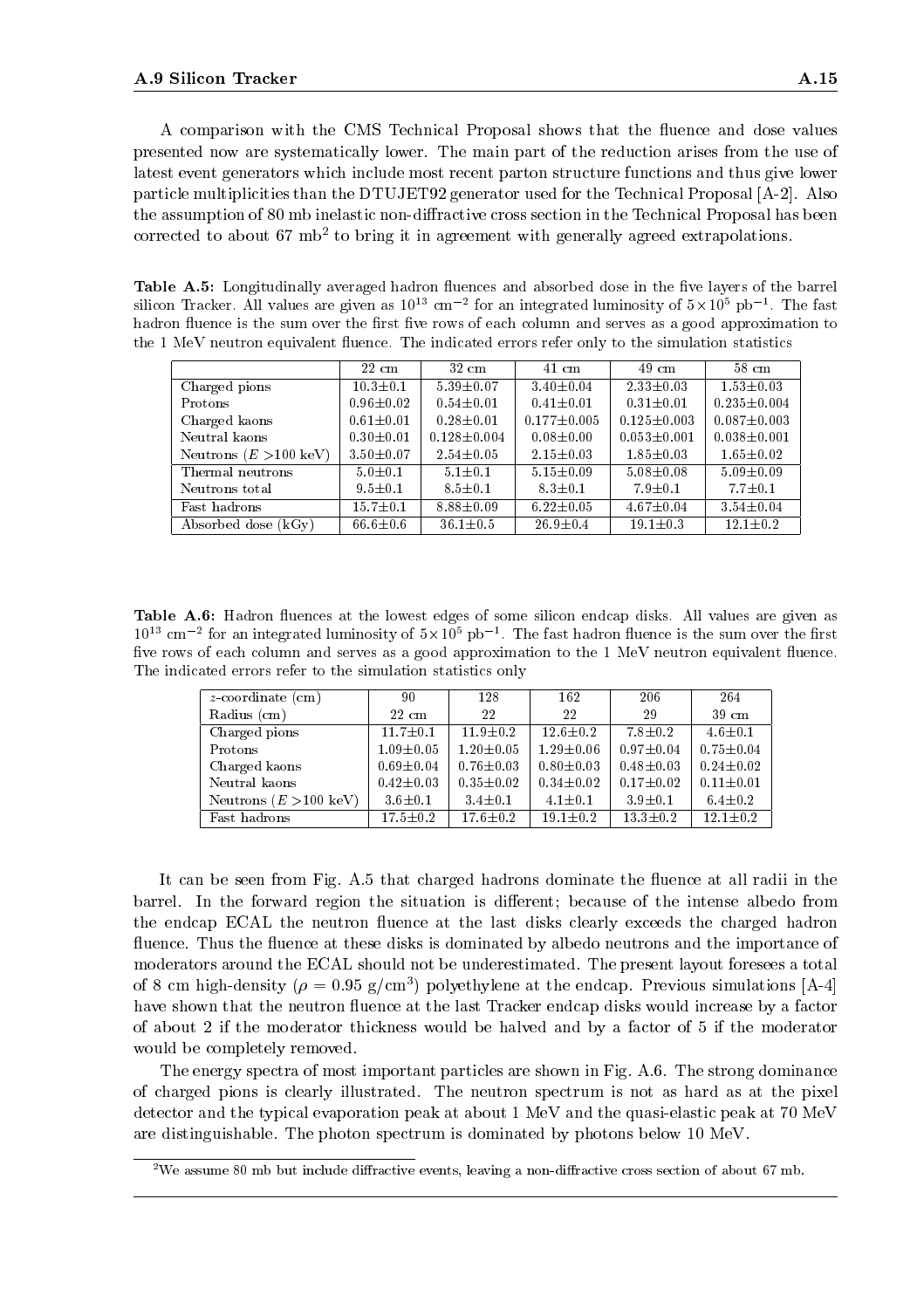

Fig. A.6: Energy spectra of the most important particles types in the silicon Tracker. The vertical line indicates the critical TUU keV limit for neutrons. All values are for a luminosity of TU $^\circ$  cm  $^{-s}$ s  $^+$ .

# A.10 MSGC Tracker

The outermost layer of the CMS tracking system is formed by the MSGC Tracker. The MSGCs are gas detectors with a 3 mm gas gap enclosed between a glass substrate and a drift plane. Thus the MSGC detectors themselves do not suffer from bulk damage like the silicon detectors. But the readout electronics is similar to the silicon Tracker and will be susceptible to radiation damage. For the electronics the absorbed dose should be most significant, but for completeness also the charged particle and neutron fluences in the MSGC gas gaps are shown in Fig. A.7. The absorbed dose, shown in Fig. A.7, corresponds to energy deposition in the glass substrate which is a good representation of the electronics chips.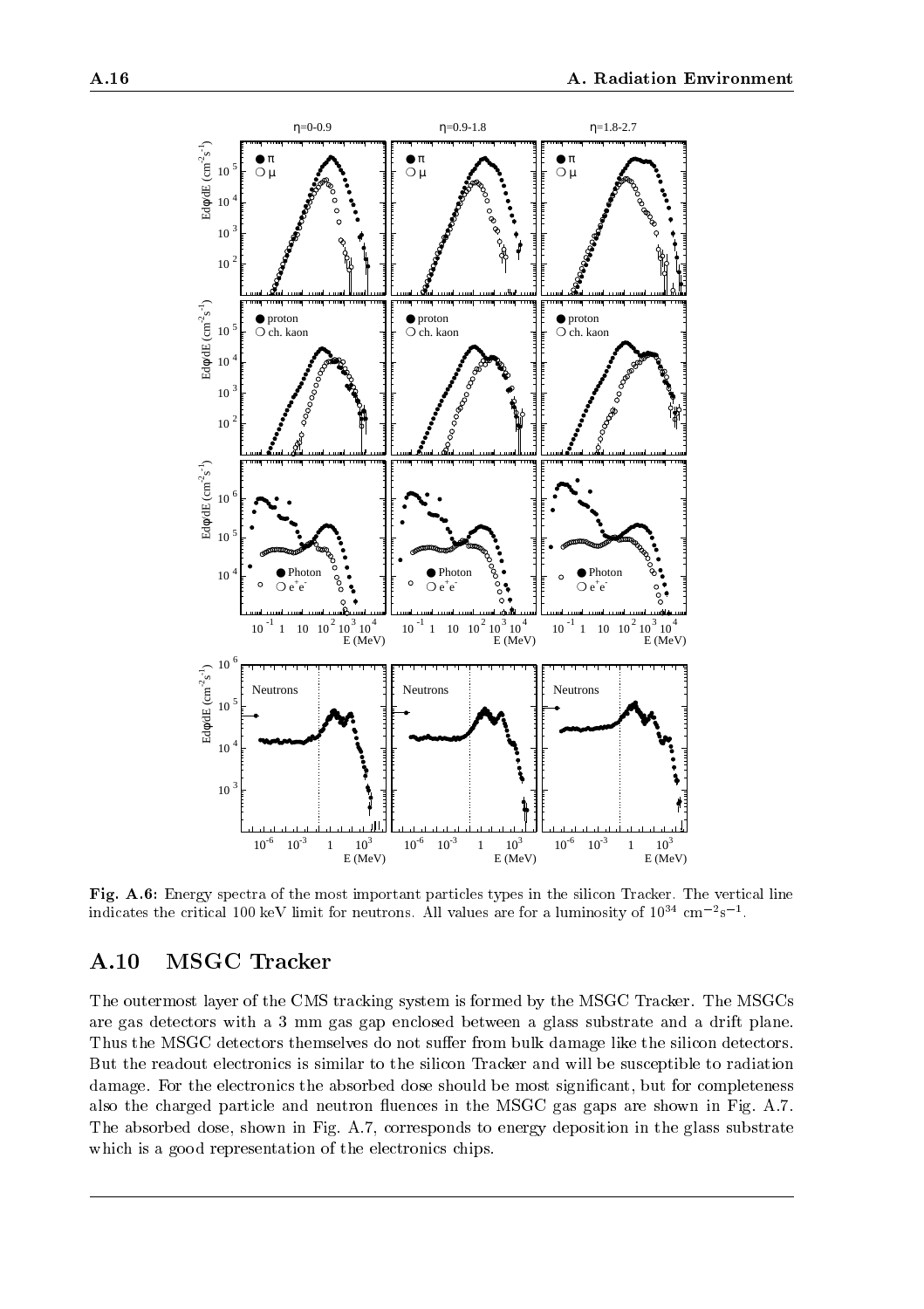

Fig. A.7: Energy-integrated charged hadron and neutrons fluences and absorbed dose in the MSGC Tracker. All values are for an integrated luminosity of  $5\times10^{8}$  pb<sup>-1</sup>.

The longitudinally averaged values for the barrel detector can be found in Table A.7. We can conclude from Fig. A.7 that the neutron fluence increases slightly at the last endcap disks whereas the charged hadron fluence and the dose are essentially independent of the z-coordinate. Thus an extension of the barrel averages into the endcap is valid, except for the neutron fluences at the last disks.

The particle spectra are especially important for the MSGCs, since secondary effects, like highly ionizing particle rates can be estimated only from detailed information of energy and particle type. These data are given in Fig. A.8. Also the thermal neutron fluence, given in Table A.7 has a special role for the MSGCs, because the gold strips have a thermal neutron activation cross section of  $10^5$  mb.

Table A.7: Longitudinally averaged hadrons fluences in five layers of the barrel MSGC Tracker. All values are given as  $10^{15}$  cm  $^{-2}$  for an integrated luminosity of 5 $\times$  10° pb  $^{-1}$ . The indicated errors refer to the simulation statistics only

|                                  | $74.5 \text{ cm}$ | $82.5 \text{ cm}$ | $90.5 \text{ cm}$ | $98.5 \text{ cm}$ | $114.5 \text{ cm}$ |
|----------------------------------|-------------------|-------------------|-------------------|-------------------|--------------------|
| Charged pions                    | $0.78 \pm 0.01$   | $0.576 \pm 0.009$ | $0.420 \pm 0.007$ | $0.290 \pm 0.005$ | $0.151 \pm 0.004$  |
| Protons                          | $0.142 \pm 0.004$ | $0.117 \pm 0.003$ | $0.086 \pm 0.002$ | $0.070 \pm 0.002$ | $0.042 \pm 0.002$  |
| Charged kaons                    | $0.050 \pm 0.002$ | $0.037 \pm 0.002$ | $0.030 \pm 0.001$ | $0.024 \pm 0.001$ | $0.013 \pm 0.001$  |
| Neutral kaons                    | $0.022 \pm 0.001$ | $0.018 \pm 0.001$ | $0.015 \pm 0.000$ | $0.012 \pm 0.000$ | $0.008 \pm 0.000$  |
| Neutrons $(E > 100 \text{ keV})$ | $1.38 \pm 0.02$   | $1.30 \pm 0.01$   | $1.24 \pm 0.01$   | $1.19 \pm 0.01$   | $1.13 \pm 0.01$    |
| Thermal neutrons                 | $5.00 \pm 0.06$   | $4.89 \pm 0.07$   | $4.85 \pm 0.07$   | $4.77 \pm 0.06$   | $4.57 \pm 0.06$    |
| Neutrons total                   | $7.31 \pm 0.08$   | $7.13 \pm 0.09$   | $7.04 \pm 0.09$   | $6.91 \pm 0.09$   | $6.68 \pm 0.08$    |
| Absorbed dose $(kGy)$            | $7.0 \pm 0.1$     | $5.3 \pm 0.1$     | $4.06 \pm 0.07$   | $3.32 \pm 0.06$   | $2.03 \pm 0.05$    |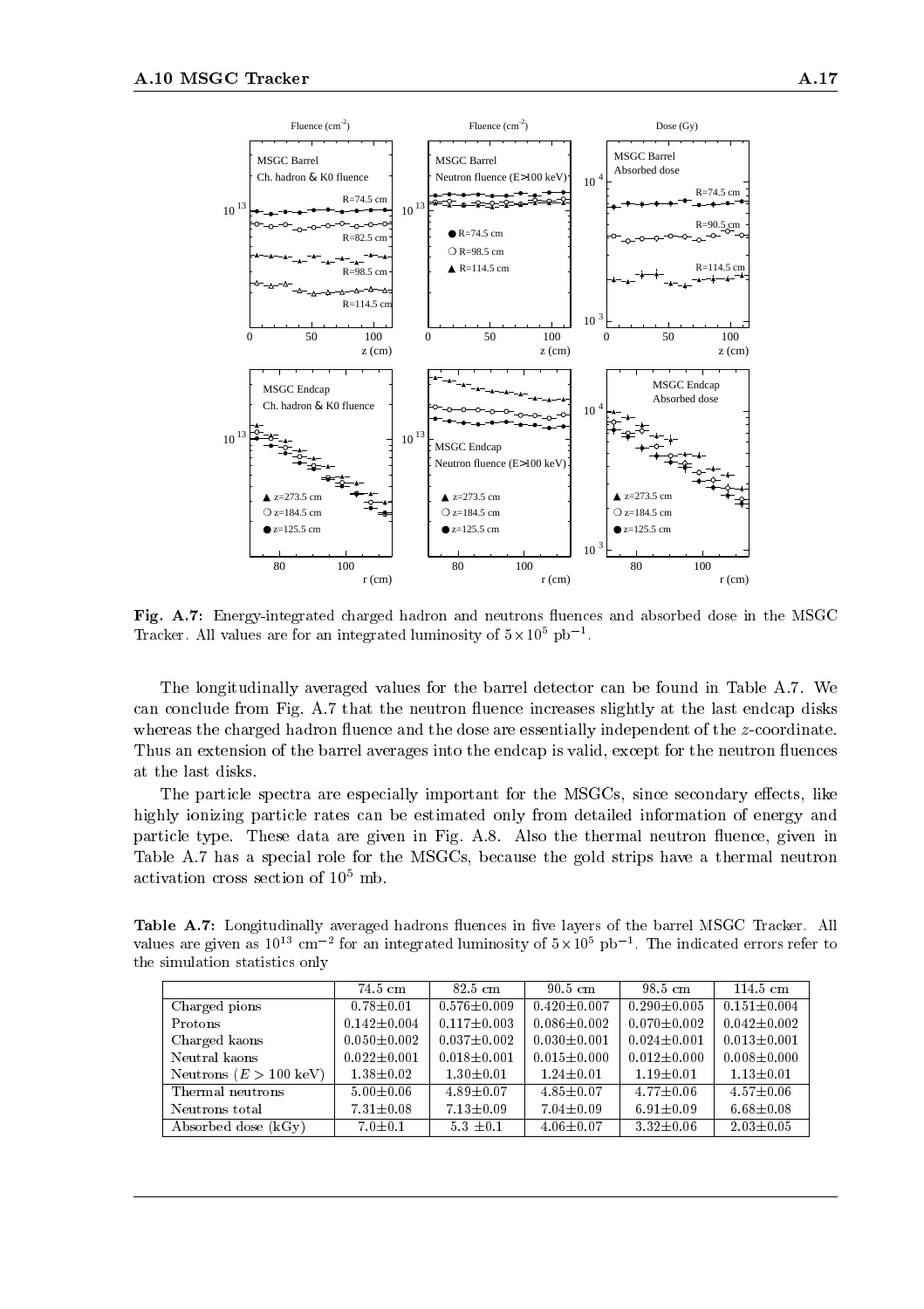

Fig. A.8: Energy spectra of the most important particles types in the MSGC Tracker. All values are for a luminosity of  $10^{\circ}$  cm  $^{-}$ s  $^{-}$ .

## A.10.1 Highly ionizing particle rates

MSGC detectors can be susceptible to destructive sparks if the safe operational window is exceeded. In a given environment this window is bounded from below by the requirement to have sufficient efficiency for detection of minimum-ionizing particles (mip) and from above by the onset of the streamer regime.

If the cathode voltage is at the higher limit the chamber may survive perfectly well minimum ionizing tracks, but the passage of a slow heavy particle could trigger a spark.

In Ne/DME the energy loss of a minimum-ionizing particle is of the order of  $400 \text{ eV/mm}$ . Each slow heavy fragment is characterized by a maximum energy deposition occurring at a characteristic energy. At energies lower than this, the stopping power decreases. For a proton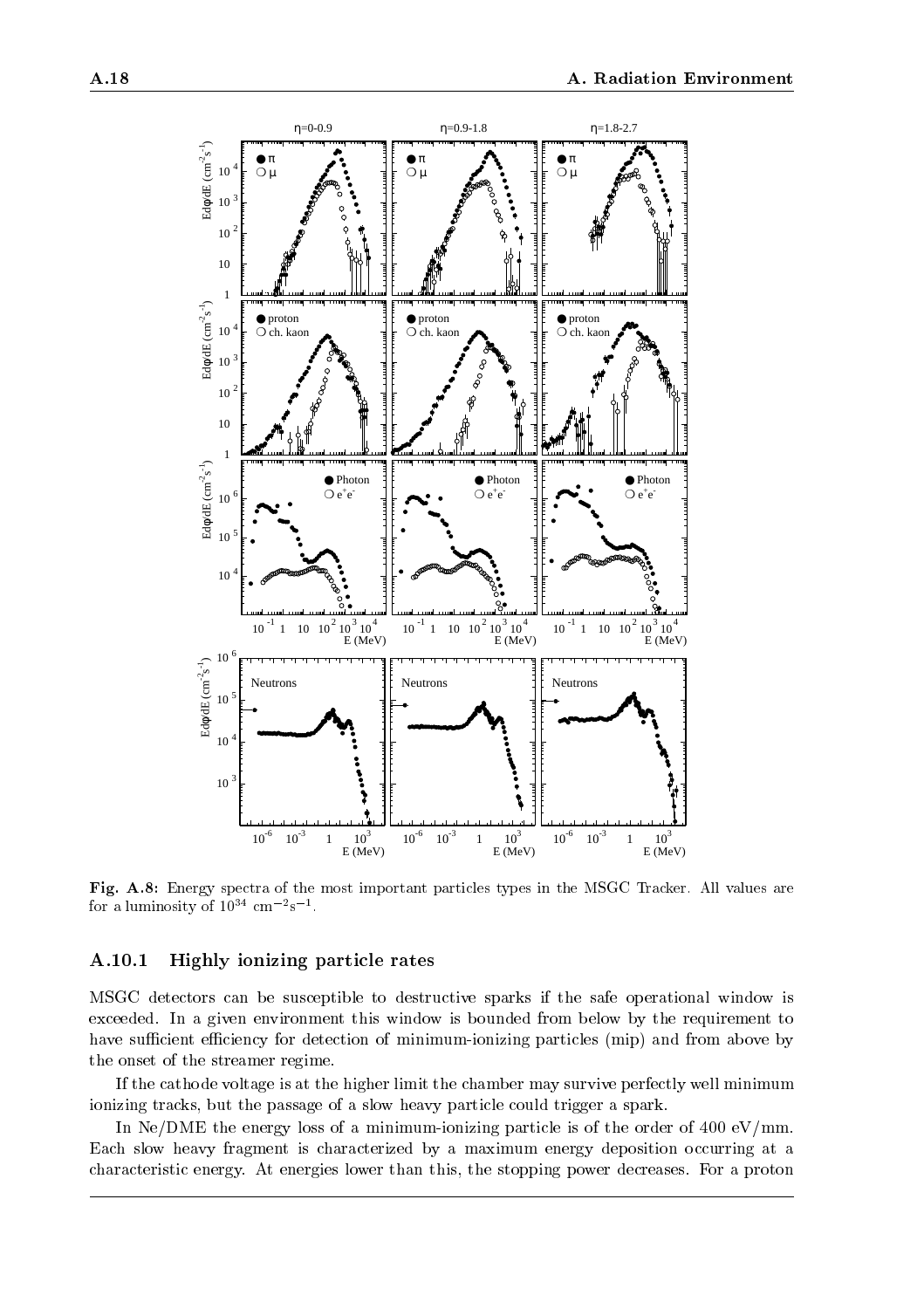this maximum deposition is about 300 times higher than the average deposition of a mip, but a silicon ion can reach up to 104 times the mip ionization density.

Heavy recoil ions are produced at the LHC in hadronic interactions, which take place in the substrate, the drift plane, the gas or the gold strips. Detailed simulations [A-23] have shown that the gold strips play a particularly important role, since they are the origin of the most densely ionizing particles. Although most of the heavy fragments are stopped before entering the sensitive gas volume, it has been estimated that about once per minute a fragment with more than 10<sup>-</sup> times the mip ionization power is observed per cm<sup>2</sup> in a MSGC at  $r = 75$  cm if the LHC is operating at its peak luminosity. Figure A.9 shows the simulated spectrum of maximum energy depositions expected from inelastic hadronic interactions at the LHC. This is the dominant contribution at the highest ionization densities. Elastic interactions and neutron reactions, which are important for ionization densities below 100 keV/500  $\mu$ m, reach only to a maximum deposition of about 1 MeV/500  $\mu$ m [A-23]. In Fig. A.9 the fragments originating from the different parts of the MSGC are shown separately, clearly illustrating the special role of the gold strips.

It has been shown in Ref. [A-23] that the behaviour of the chambers at the LHC can be reliably tested in a low-energy (300 MeV-3 GeV) hadron beam, which produces a fragment spectrum very similar to that expected at the LHC.



Fig. A.9: Probability distribution of maximum ionization densities in the MSGC gas [A-23]. The chamber is exposed to a fluence expected at a radius of 50 cm when the LHC operates at peak luminosity. The average deposition of a mip would be about 200 eV/500  $\mu$ m and so would lie far left, out of the plot.

## A.11 Alignment System

The alignment system will utilize sensors for detection of laser light. These will be positioned at three different radii at the end of the Tracker. Although the small number of sensors makes a replacement feasible, it should be ensured that the radiation hardness is sufficient at least for the period between two annual shutdowns.

Table A.8 gives the dose rates and fast hadron fluences at the presently foreseen sensor positions. The dose values correspond to dose in air, but the dose in silicon is only slightly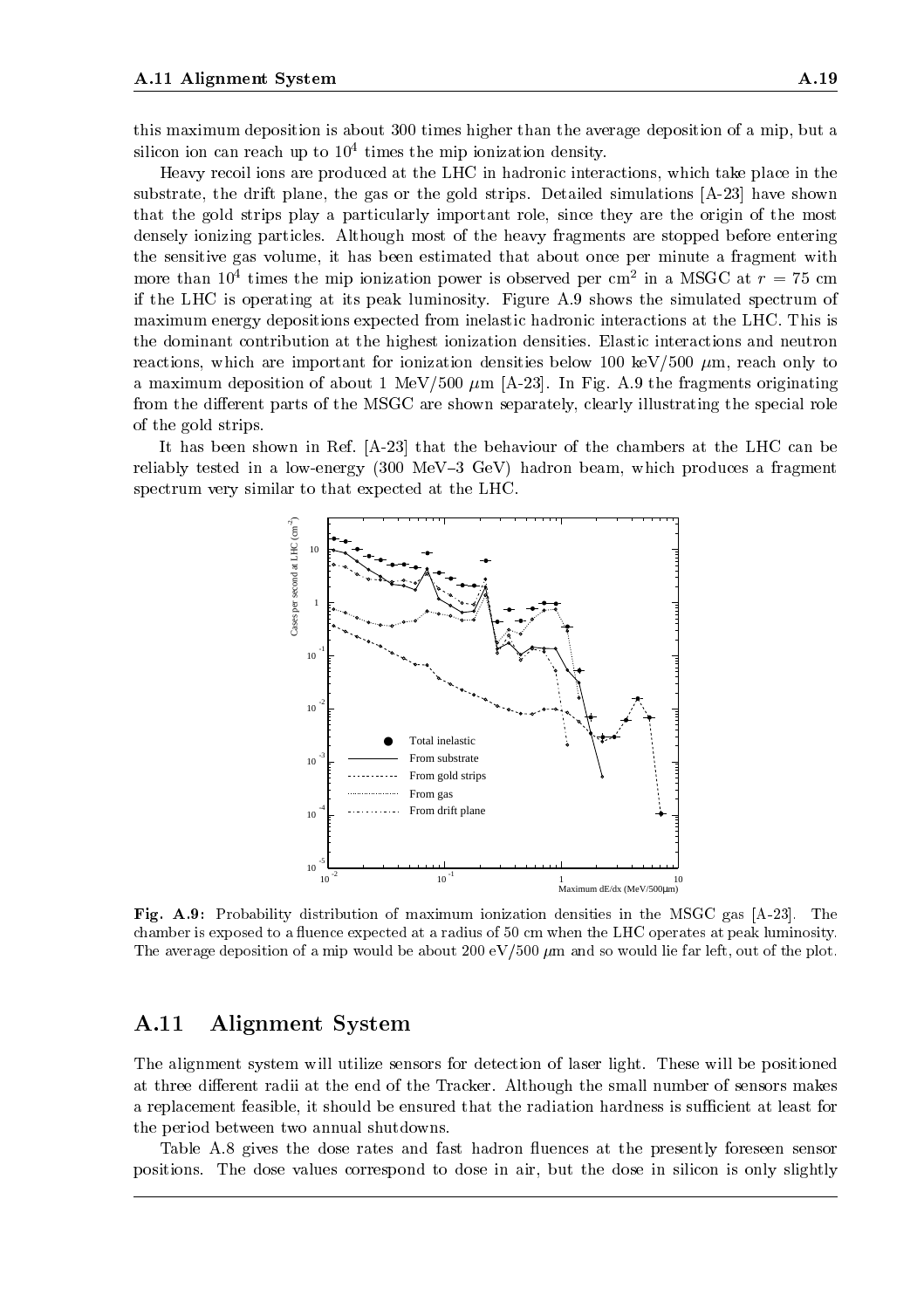higher. Local material concentrations close to the sensors are likely to be more significant, since they could affect the dose. The hadron fluences are not sensitive to the presence of small amounts of material.

The values of Table A.8 are given for an integrated luminosity of  $5\times10^\circ$  pb  $^{-1}$ . According to the assumed operation schedule, the first years will remain far below the nominal luminosity but when the LHC has reached its design performance, about  $0.75 \times 10^{\circ}$  pb  $^{-1}$  could be accumulated per calendar year. Thus, for sensors to last from one shutdown to the next at a later phase of the LHC, they should survive at least one-sixth of the radiation doses and 
uences reported in Table A.8.

Table A.8: Radiation dose and fast hadron fluences at the position where sensors of the alignment system are foreseen. The values correspond to an integrated luminosity of 5  $\times$  10° pb  $^{-1}$ 

| Radius        | Dose           | $E > 100$ keV neutrons                    | Charged hadrons                           |  |
|---------------|----------------|-------------------------------------------|-------------------------------------------|--|
| $\mathbf{cm}$ | (kGv)          | $(10^{13} \text{ cm}^{-2} \text{s}^{-1})$ | $(10^{13} \text{ cm}^{-2} \text{s}^{-1})$ |  |
| 19            | $138 \pm 5$    | $12.3 \pm 0.5$                            | $20.5 \pm 0.4$                            |  |
| 63            | $22.3 \pm 0.9$ | $4.5 \pm 0.1$                             | $1.91 \pm 0.05$                           |  |
| 117           | $2.3 \pm 0.2$  | $2.09 \pm 0.07$                           | $0.23 \pm 0.01$                           |  |

# A.12 Beam Loss Related Contribution

Figure A.10 shows the dose, the neutron flux ( $E > 100 \text{ keV}$ ) and the charged hadron flux per proton lost on the collimator. A comparison with the fluences during pp operation shows that even a loss of 2 x 10 f protons would expose the Tracker to only about one per cent of the total nuence expected for  $5\times10^\circ$  pb  $^{-}$  of normal pp operation.

Although this shows that beam losses cannot be expected to give signicant contributions to the bulk damage of the silicon detectors, this result should not be interpreted to imply that beam losses could not damage the Tracker.



Fig. A.10: Absorbed dose and hadron fluxes for one 7 TeV proton lost on the collimator at positive  $z$ (proton heading towards negative  $z$ ). The explanation of symbols given in the rightmost figure applies also to the other plots.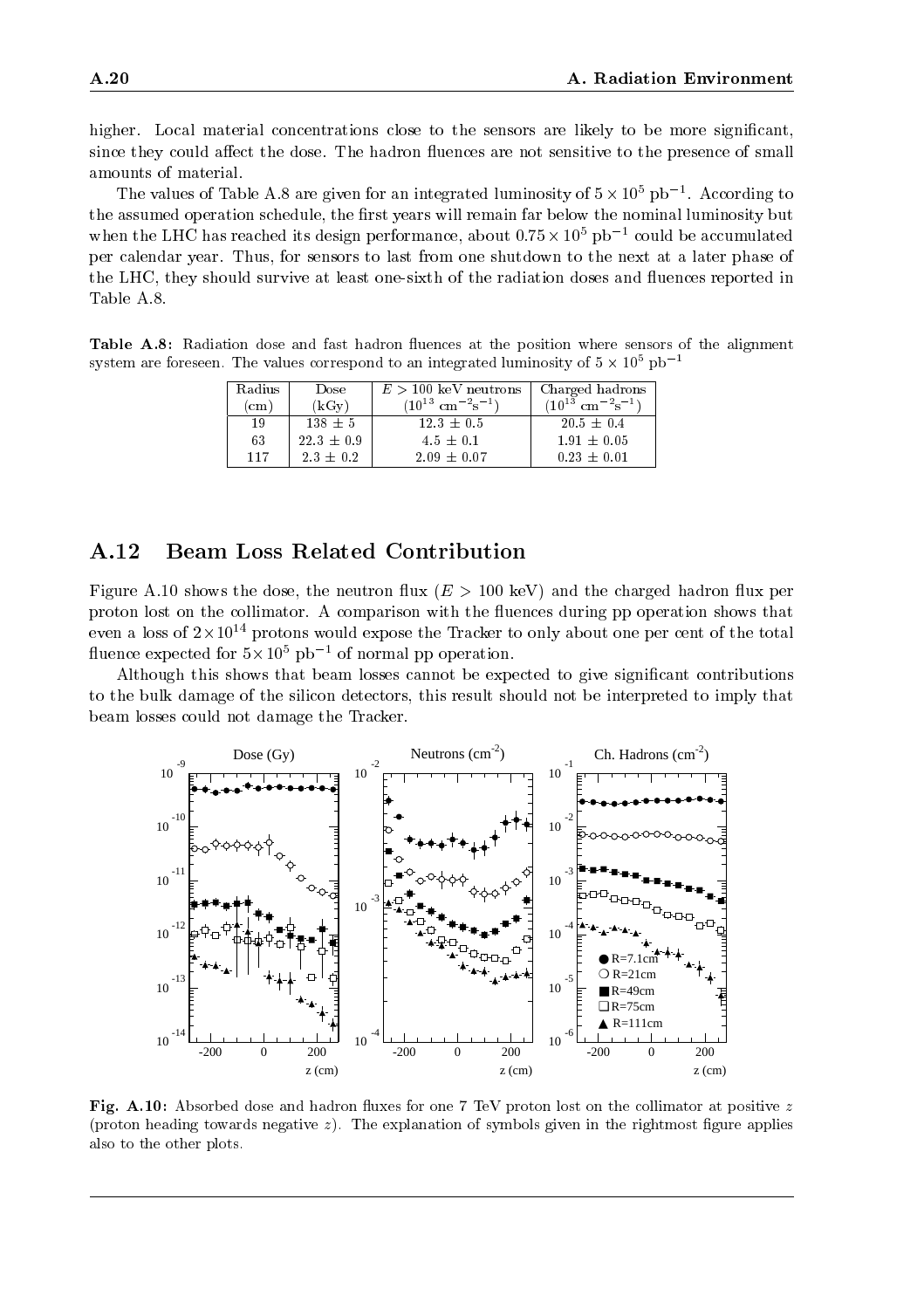In particular an instantaneous loss of a fraction of the beam could lead to a very high occupancy at the Tracker. This could generate pulses which permanently damage the electronics of the detectors. Assuming a beam loss duration of  $1 \mu s$ , a comparison of Fig A.10 and the dose values in Table A.5 show that a loss of about 100 protons on the collimator would give an instantaneous dose comparable to normal pp operation.

As discussed in Section A.7.7 this assumption of losses on the collimator is made only to illustrate the effect of beam losses close to the experiment. A study of realistic loss patterns in accidental conditions is under way and preliminary results predict no losses on the collimator, but there is indication that significant beam losses could take place in the low- $\beta$  string. With more attenuating material between the loss point and the Tracker the effect of such losses on the Tracker would be less than the estimates in Fig. A.10 suggest. However, detailed loss information is needed before quantitative statements are possible. The present study only serves to indicate that accidental beam losses, due to the potentially high instantaneous particle rates, have to be considered in detail for the Tracker design.

# A.13 Detector Background Due to Induced Radioactivity

The motivation to consider background due to induced activity explicitly for the Tracker is that radioactive decays are not included in the standard simulation codes. Often these effects are negligible, but for the Tracker this cannot be assumed without a detailed simulation.

The reason is that photons can travel relatively large distances in the Tracker and thus give non-local effects. So a highly activated region could in principle affect the background in a lower occupancy area. For the Tracker such potential sources are the highly activated beam pipe, inner parts of the Tracker with respect to outer ones, but also the massive ECAL, surrounding the whole Tracker. The simulation of the induced-activity photon flux is described in Section A.7.8 and Ref. [A-21]. The photon flux estimates obtained in these simulations are given in Table A.9 for the barrel detector layers. For comparison the flux of photons, as given by the normal FLUKA simulations, is given for the corresponding positions.

Table A.9: Left: comparison of the photon flux caused by induced activity and the prompt photon flux due to the hadronic and electromagnetic cascades. The latter includes neutron capture and deexcitation photons. Right: comparison of local flux due to induced activity  $\beta$ -particles and the charged flux expected at the barrel layers. The values of prompt  $\gamma$ -fluxes and charged fluxes correspond to LHC peak luminosity, the induced activity fluxes to the end of the tenth year of operation. The values are averages over the indicated barrel layers and are given in cm  $\sim$ s  $\sim$ 

|                | $\gamma$ -flux (ind. act.) | $\gamma$ -flux (prompt) | $\beta$ -flux       | Charged flux        |
|----------------|----------------------------|-------------------------|---------------------|---------------------|
| $r = 7.1$ cm   | $9.7 \times 10^{4}$        | $4.9 \times 10^{7}$     | $4 \times 10^3$     | $2.4 \times 10^{7}$ |
| $r = 22$ cm    | $5.8 \times 10^{4}$        | $5.9 \times 10^{6}$     | $5 \times 10^2$     | $3.8 \times 10^6$   |
| $r = 58$ cm    | $3.8\times10^{4}$          | $3.3 \times 10^{6}$     | $8 \times 10^{1}$   | $6.9 \times 10^{5}$ |
| $r = 74.5$ cm  | $3.2 \times 10^{4}$        | $2.9 \times 10^{6}$     | $1.6 \times 10^{2}$ | $3.9 \times 10^{5}$ |
| $r = 114.5$ cm | $2.3 \times 10^{4}$        | $2.2 \times 10^{6}$     | $1.4 \times 10^{2}$ | $1.2 \times 10^{5}$ |

At the pixel detector 88% of the induced-activity photon flux originates from the Tracker and beam pipe structures and  $10\%$  is due to the  $^{187}$ W produced in the ECAL crystals. At the outermost barrel MSGC layer  $52\%$  of the photon flux is from the Tracker structures and  $40\%$ from the 187W.

The spectrum of the induced-activity photons is very different from the prompt photon spectrum. The most important difference which can be seen in Fig. A.11 is that the high-energy component, originating mostly from  $\pi^0$  decays is not present in the induced-activity spectrum.